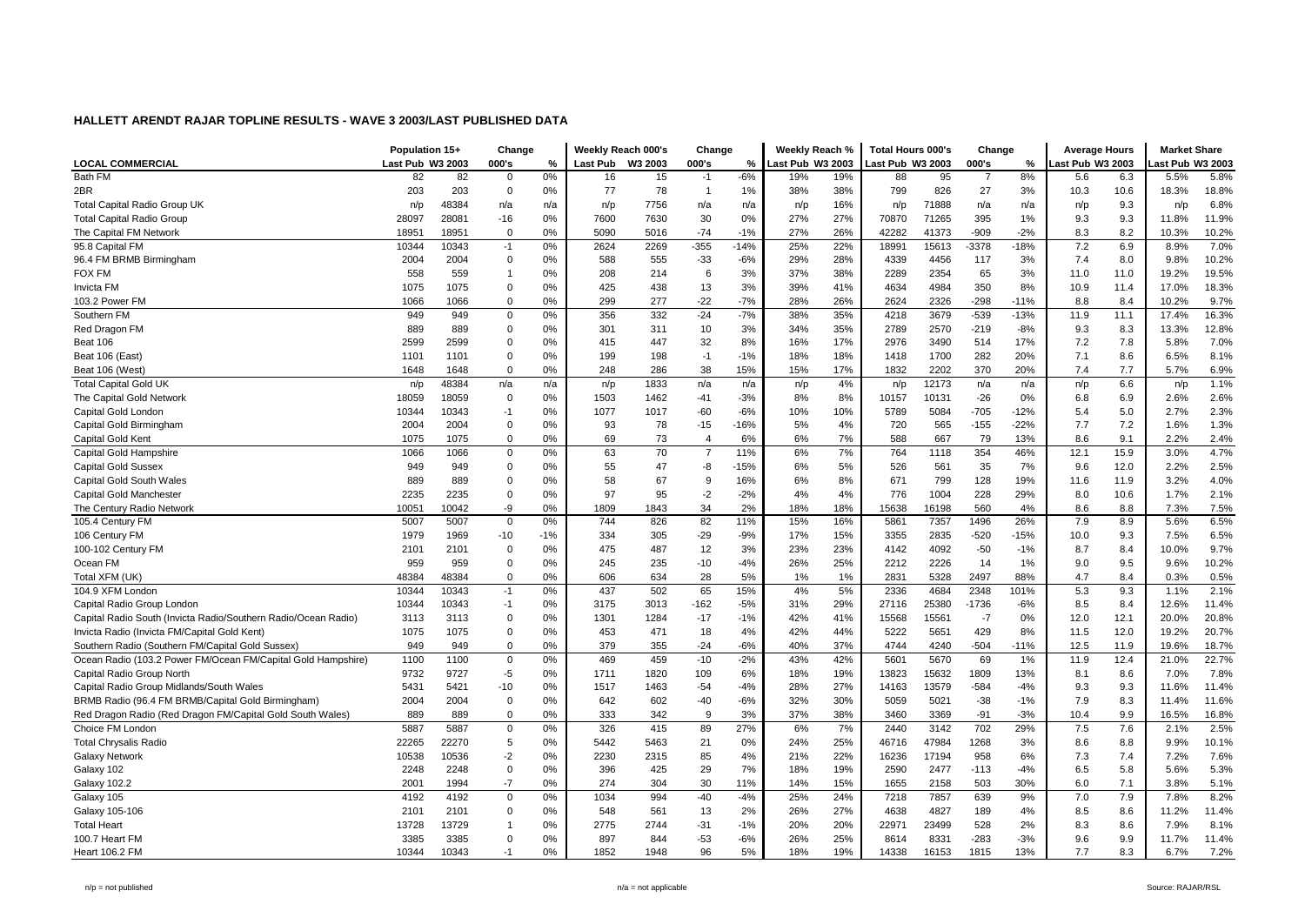|                                   | Population 15+   |       | Change         |     |          | Weekly Reach 000's | Change         |        | Weekly Reach %   |     | <b>Total Hours 000's</b> |       | Change  |        | <b>Average Hours</b> |      | <b>Market Share</b> |       |
|-----------------------------------|------------------|-------|----------------|-----|----------|--------------------|----------------|--------|------------------|-----|--------------------------|-------|---------|--------|----------------------|------|---------------------|-------|
| <b>LOCAL COMMERCIAL</b>           | Last Pub W3 2003 |       | 000's          | %   | Last Pub | W3 2003            | 000's          | %      | Last Pub W3 2003 |     | ast Pub W3 2003          |       | 000's   | $\%$   | ast Pub W3 2003      |      | ast Pub W3 2003     |       |
| Chrysalis Radio Midlands          | 3385             | 3385  | $\mathbf 0$    | 0%  | 1024     | 1006               | $-18$          | $-2%$  | 30%              | 30% | 10269                    | 10490 | 221     | 2%     | 10.0                 | 10.4 | 14.0%               | 14.3% |
| <b>Total LBC</b>                  | 10344            | 10343 | $-1$           | 0%  | 750      | 643                | $-107$         | $-14%$ | 7%               | 6%  | 7991                     | 6667  | $-1324$ | $-17%$ | 10.7                 | 10.4 | 3.7%                | 3.0%  |
| LBC 97.3                          | 10344            | 10343 | $-1$           | 0%  | 517      | 558                | 41             | 8%     | 5%               | 5%  | 5688                     | 5319  | $-369$  | $-6%$  | 11.0                 | 9.5  | 2.7%                | 2.4%  |
| LBC News 1152                     | 10344            | 10343 | $-1$           | 0%  | 444      | 279                | $-165$         | $-37%$ | 4%               | 3%  | 2303                     | 1348  | $-955$  | $-41%$ | 5.2                  | 4.8  | 1.1%                | 0.6%  |
| Chrysalis Radio London            | 10344            | 10343 | $-1$           | 0%  | 2467     | 2444               | $-23$          | $-1%$  | 24%              | 24% | 22329                    | 22820 | 491     | 2%     | 9.1                  | 9.3  | 10.4%               | 10.2% |
| <b>Total CN Group</b>             | 1666             | 1670  | $\overline{4}$ | 0%  | 479      | 510                | 31             | 6%     | 29%              | 31% | 4222                     | 5076  | 854     | 20%    | 8.8                  | 10.0 | 11.8%               | 13.9% |
| The Bay                           | 307              | 307   | $\overline{0}$ | 0%  | 112      | 114                | $\overline{2}$ | 2%     | 36%              | 37% | 1162                     | 1269  | 107     | 9%     | 10.4                 | 11.1 | 18.0%               | 19.9% |
| <b>Belfast City Beat</b>          | 551              | 551   | $\overline{0}$ | 0%  | 179      | 186                | $\overline{7}$ | 4%     | 33%              | 34% | 1439                     | 1692  | 253     | 18%    | 8.0                  | 9.1  | 13.5%               | 14.9% |
| <b>CN Midlands</b>                | 807              | 807   | $\mathbf 0$    | 0%  | 195      | 197                | 2              | 1%     | 24%              | 24% | 1733                     | 1810  | 77      | 4%     | 8.9                  | 9.2  | 9.4%                | 9.7%  |
| The Bear 102                      | 215              | 215   | 0              | 0%  | 50       | 53                 | 3              | 6%     | 24%              | 25% | 564                      | 634   | 70      | 12%    | 11.2                 | 12.0 | 11.3%               | 12.5% |
| <b>CENTRE FM</b>                  | 222              | 222   | $\mathbf 0$    | 0%  | 63       | 63                 | $\mathbf 0$    | 0%     | 28%              | 28% | 575                      | 541   | $-34$   | $-6%$  | 9.1                  | 8.6  | 10.7%               | 9.9%  |
| <b>Kix 96</b>                     | 272              | 272   | $\mathbf 0$    | 0%  | 55       | 57                 | $\overline{2}$ | 4%     | 20%              | 21% | 332                      | 368   | 36      | 11%    | 6.1                  | 6.4  | 5.7%                | 6.2%  |
| Oak FM                            | 99               | 99    | 0              | 0%  | 27       | 24                 | $-3$           | $-11%$ | 27%              | 24% | 262                      | 267   | 5       | 2%     | 9.6                  | 11.3 | 11.8%               | 12.2% |
| Connect FM (was KCBC 107.4)       | 196              | 196   | $\overline{0}$ | 0%  | 44       | 41                 | $-3$           | $-7%$  | 22%              | 21% | 664                      | 560   | $-104$  | $-16%$ | 15.3                 | 13.8 | 13.0%               | 11.2% |
| 107.9 Dune FM                     | 209              | 209   | $\mathbf 0$    | 0%  | 45       | 43                 | $-2$           | $-4%$  | 22%              | 21% | 239                      | 193   | $-46$   | $-19%$ | 5.3                  | 4.5  | 5.6%                | 4.5%  |
| <b>EMAP Total (inc. National)</b> | 48384            | 48384 | $\mathbf 0$    | 0%  | 7707     | 7935               | 228            | 3%     | 16%              | 16% | 65310                    | 68628 | 3318    | 5%     | 8.5                  | 8.6  | 6.2%                | 6.5%  |
| <b>EMAP ILR Total</b>             | 20450            | 20446 | $-4$           | 0%  | 6229     | 6354               | 125            | 2%     | 30%              | 31% | 55534                    | 58464 | 2930    | 5%     | 8.9                  | 9.2  | 12.9%               | 13.4% |
| Big City Network (excl. London)   | 10011            | 10007 | $-4$           | 0%  | 3259     | 3283               | 24             | 1%     | 33%              | 33% | 28811                    | 29579 | 768     | 3%     | 8.8                  | 9.0  | 13.6%               | 13.6% |
| <b>Total Magio</b>                | n/p              | 48384 | n/a            | n/a | n/p      | 2845               | n/a            | n/a    | n/p              | 6%  | n/p                      | 22276 | n/a     | n/a    | n/p                  | 7.8  | n/p                 | 2.1%  |
| Magic Network (ILR)               | 20444            | 20441 | -3             | 0%  | 2155     | 2277               | 122            | 6%     | 11%              | 11% | 17459                    | 19426 | 1967    | 11%    | 8.1                  | 8.5  | 4.1%                | 4.4%  |
| Magic Network - North             | 10101            | 10098 | $-3$           | 0%  | 849      | 890                | 41             | 5%     | 8%               | 9%  | 8680                     | 9441  | 761     | 9%     | 10.2                 | 10.6 | 4.1%                | 4.3%  |
| EMAP Radio - North East           | 2110             | 2110  | $\mathbf 0$    | 0%  | 841      | 854                | 13             | 2%     | 40%              | 40% | 8322                     | 8797  | 475     | 6%     | 9.9                  | 10.3 | 20.0%               | 20.8% |
| Big City Network - North East     | 2110             | 2110  | $\overline{0}$ | 0%  | 731      | 735                | $\overline{4}$ | 1%     | 35%              | 35% | 6087                     | 6495  | 408     | 7%     | 8.3                  | 8.8  | 14.7%               | 15.3% |
| Metro Radio                       | 1379             | 1379  | $\overline{0}$ | 0%  | 518      | 517                | $-1$           | 0%     | 38%              | 37% | 4616                     | 4701  | 85      | 2%     | 8.9                  | 9.1  | 17.6%               | 17.7% |
| TFM                               | 791              | 791   | $\mathbf 0$    | 0%  | 215      | 220                | 5              | 2%     | 27%              | 28% | 1471                     | 1794  | 323     | 22%    | 6.8                  | 8.2  | 9.1%                | 10.6% |
| Magic Network - North East        | 2110             | 2110  | 0              | 0%  | 208      | 225                | 17             | 8%     | 10%              | 11% | 2234                     | 2302  | 68      | 3%     | 10.7                 | 10.2 | 5.4%                | 5.4%  |
| Magic 1152 (Newcastle)            | 1379             | 1379  | 0              | 0%  | 136      | 140                | $\overline{4}$ | 3%     | 10%              | 10% | 1027                     | 1238  | 211     | 21%    | 7.6                  | 8.8  | 3.9%                | 4.7%  |
| Magic 1170 (Teesside)             | 791              | 791   | $\mathbf 0$    | 0%  | 72       | 85                 | 13             | 18%    | 9%               | 11% | 1207                     | 1064  | $-143$  | $-12%$ | 16.7                 | 12.5 | 7.5%                | 6.3%  |
| Metro Radio/Magic 1152            | 1379             | 1379  | $\mathbf 0$    | 0%  | 577      | 584                | $\overline{7}$ | 1%     | 42%              | 42% | 5643                     | 5939  | 296     | 5%     | 9.8                  | 10.2 | 21.5%               | 22.4% |
| TFM/Magic 1170                    | 791              | 791   | $\mathbf 0$    | 0%  | 266      | 273                | $\overline{7}$ | 3%     | 34%              | 35% | 2678                     | 2858  | 180     | 7%     | 10.1                 | 10.5 | 16.6%               | 16.9% |
| <b>EMAP Radio - North West</b>    | 4834             | 4831  | $-3$           | 0%  | 1717     | 1777               | 60             | 3%     | 36%              | 37% | 17353                    | 18697 | 1344    | 8%     | 10.1                 | 10.5 | 17.2%               | 17.9% |
| Big City Network - North West     | 4739             | 4735  | -4             | 0%  | 1553     | 1617               | 64             | 4%     | 33%              | 34% | 14387                    | 15291 | 904     | 6%     | 9.3                  | 9.5  | 14.6%               | 14.9% |
| Radio City 96.7                   | 1769             | 1769  | $\mathbf 0$    | 0%  | 591      | 590                | $-1$           | 0%     | 33%              | 33% | 6024                     | 6645  | 621     | 10%    | 10.2                 | 11.3 | 15.4%               | 16.0% |
| Key 103 (Manchester)              | 2680             | 2680  | $\overline{0}$ | 0%  | 707      | 710                | 3              | 0%     | 26%              | 26% | 5147                     | 5361  | 214     | 4%     | 7.3                  | 7.6  | 9.0%                | 9.2%  |
| 97.4 Rock FM                      | 1267             | 1267  | $\mathbf 0$    | 0%  | 374      | 381                | $\overline{7}$ | 2%     | 30%              | 30% | 3274                     | 3561  | 287     | 9%     | 8.8                  | 9.3  | 13.3%               | 13.9% |
| Magic Network - North West        | 4829             | 4826  | -3             | 0%  | 334      | 330                | $-4$           | $-1%$  | 7%               | 7%  | 2966                     | 3406  | 440     | 15%    | 8.9                  | 10.3 | 2.9%                | 3.3%  |
| Magic 1548 (Liverpool)            | 1769             | 1769  | 0              | 0%  | 152      | 147                | $-5$           | $-3%$  | 9%               | 8%  | 1403                     | 1592  | 189     | 13%    | 9.2                  | 10.8 | 3.6%                | 3.8%  |
| Magic 1152 (Manchester)           | 2680             | 2680  | $\overline{0}$ | 0%  | 127      | 117                | $-10$          | $-8%$  | 5%               | 4%  | 1022                     | 1192  | 170     | 17%    | 8.0                  | 10.2 | 1.8%                | 2.0%  |
| Magic 999 (Preston)               | 1075             | 1075  | $\Omega$       | 0%  | 55       | 62                 | $\overline{7}$ | 13%    | 5%               | 6%  | 469                      | 707   | 238     | 51%    | 8.6                  | 11.4 | 2.3%                | 3.3%  |
| Key 103/Magic 1152 (Manchester)   | 2680             | 2680  | $\mathbf 0$    | 0%  | 770      | 772                | $\overline{2}$ | 0%     | 29%              | 29% | 6169                     | 6552  | 383     | 6%     | 8.0                  | 8.5  | 10.8%               | 11.2% |
| Radio City 96.7/Magic 1548        | 1769             | 1769  | 0              | 0%  | 660      | 654                | -6             | $-1%$  | 37%              | 37% | 7426                     | 8237  | 811     | 11%    | 11.3                 | 12.6 | 18.9%               | 19.8% |
| 97.4 Rock FM/Magic 999            | 1363             | 1363  | 0              | 0%  | 408      | 421                | 13             | 3%     | 30%              | 31% | 3742                     | 4268  | 526     | 14%    | 9.2                  | 10.1 | 14.0%               | 15.4% |
| <b>EMAP Radio - Yorkshire</b>     | 3162             | 3162  | $\mathbf 0$    | 0%  | 1133     | 1132               | $-1$           | 0%     | 36%              | 36% | 11817                    | 11526 | $-291$  | $-2%$  | 10.4                 | 10.2 | 16.6%               | 16.0% |
| Big City Network - Yorkshire      | 3162             | 3162  | 0              | 0%  | 975      | 931                | $-44$          | $-5%$  | 31%              | 29% | 8337                     | 7793  | $-544$  | $-7%$  | 8.6                  | 8.4  | 11.7%               | 10.8% |
| 96.3 Radio Aire                   | 929              | 929   | $\mathbf 0$    | 0%  | 223      | 207                | $-16$          | $-7%$  | 24%              | 22% | 1842                     | 1815  | $-27$   | $-1%$  | 8.3                  | 8.8  | 9.0%                | 8.9%  |
| Hallam FM                         | 1283             | 1283  | $\mathbf 0$    | 0%  | 465      | 431                | $-34$          | $-7%$  | 36%              | 34% | 3697                     | 3253  | $-444$  | $-12%$ | 8.0                  | 7.5  | 12.6%               | 11.2% |
| 96.9 Viking FM                    | 1117             | 1117  | 0              | 0%  | 302      | 304                | $\overline{2}$ | 1%     | 27%              | 27% | 2798                     | 2725  | $-73$   | $-3%$  | 9.3                  | 9.0  | 11.3%               | 10.4% |
| Magic Network - Yorkshire         | 3162             | 3162  | $\overline{0}$ | 0%  | 306      | 334                | 28             | 9%     | 10%              | 11% | 3479                     | 3733  | 254     | 7%     | 11.4                 | 11.2 | 4.9%                | 5.2%  |
| Magic 828 (Leeds)                 | 929              | 929   | $\overline{0}$ | 0%  | 124      | 137                | 13             | 10%    | 13%              | 15% | 1451                     | 1390  | $-61$   | $-4%$  | 11.7                 | 10.1 | 7.1%                | 6.8%  |
| Magic AM (Sheffield)              | 1283             | 1283  | $\mathbf 0$    | 0%  | 108      | 112                | $\Delta$       | 4%     | 8%               | 9%  | 1219                     | 1346  | 127     | 10%    | 11.3                 | 12.1 | 4.1%                | 4.6%  |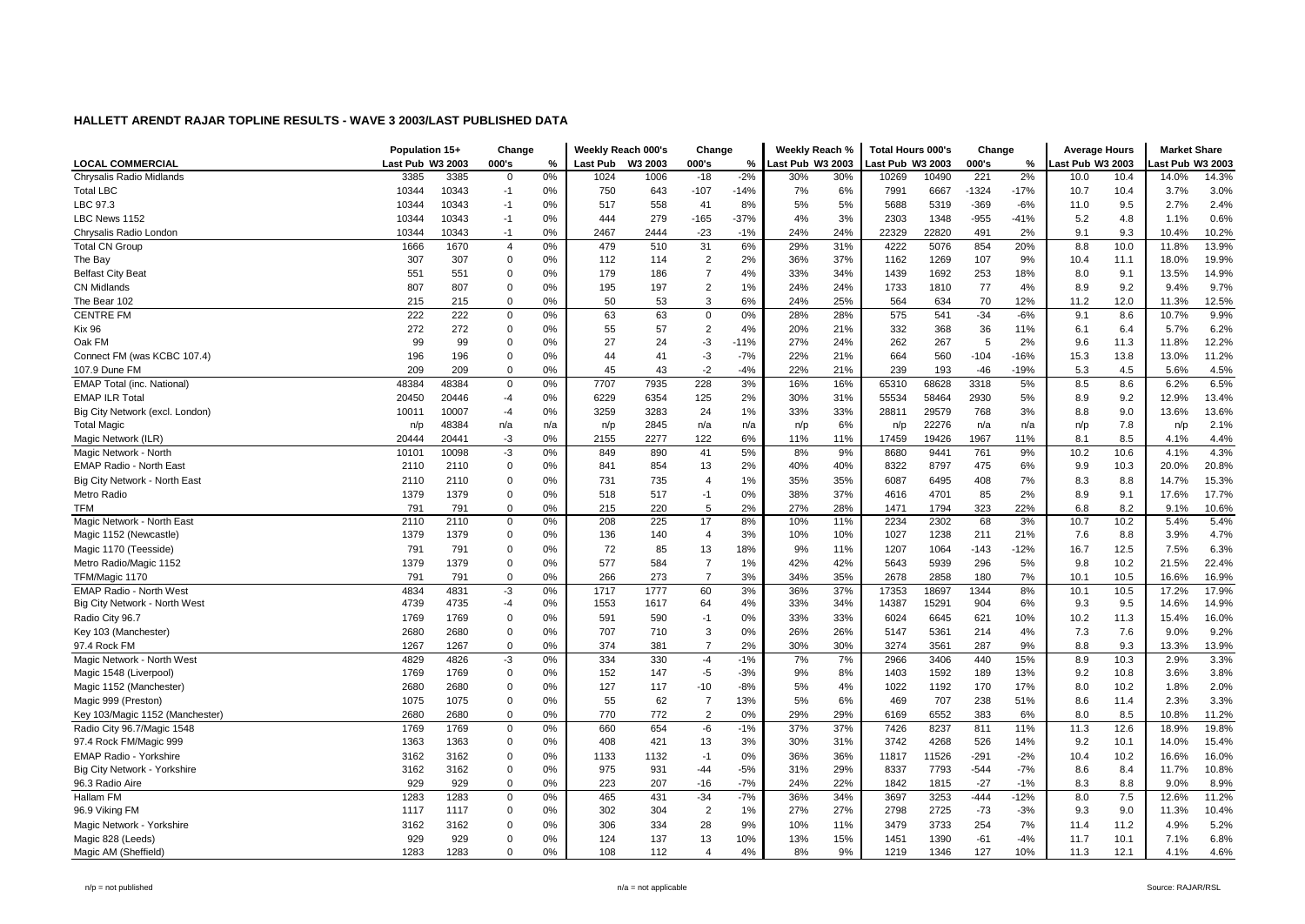|                                                 | Population 15+   |       | Change         |    |                 | Weekly Reach 000's | Change                  |        | Weekly Reach %   |     | <b>Total Hours 000's</b> |       | Change         |        | <b>Average Hours</b> |      | <b>Market Share</b> |       |
|-------------------------------------------------|------------------|-------|----------------|----|-----------------|--------------------|-------------------------|--------|------------------|-----|--------------------------|-------|----------------|--------|----------------------|------|---------------------|-------|
| <b>LOCAL COMMERCIAL</b>                         | Last Pub W3 2003 |       | 000's          | %  | <b>Last Pub</b> | W3 2003            | 000's                   | $\%$   | Last Pub W3 2003 |     | ast Pub W3 2003          |       | 000's          | $\%$   | ast Pub W3 2003      |      | ast Pub W3 2003     |       |
| Magic 1161 (Hull)                               | 1117             | 1117  | $\overline{0}$ | 0% | 88              | 98                 | 10                      | 11%    | 8%               | 9%  | 954                      | 1195  | 241            | 25%    | 10.8                 | 12.2 | 3.8%                | 4.5%  |
| 96.3 Radio Aire/Magic 828                       | 929              | 929   | $\mathbf 0$    | 0% | 290             | 295                | 5                       | 2%     | 31%              | 32% | 3292                     | 3205  | $-87$          | $-3%$  | 11.3                 | 10.8 | 16.1%               | 15.7% |
| Hallam FM/Magic AM                              | 1283             | 1283  | $\overline{0}$ | 0% | 518             | 501                | $-17$                   | $-3%$  | 40%              | 39% | 4917                     | 4599  | -318           | $-6%$  | 9.5                  | 9.2  | 16.7%               | 15.8% |
| 96.9 Viking FM/Magic 1161                       | 1117             | 1117  | $\mathbf 0$    | 0% | 350             | 360                | 10                      | 3%     | 31%              | 32% | 3753                     | 3920  | 167            | 4%     | 10.7                 | 10.9 | 15.1%               | 14.9% |
| EMAP Radio London (Magic 105.4/Kiss 100)        | 10344            | 10343 | $-1$           | 0% | 2601            | 2528               | $-73$                   | $-3%$  | 25%              | 24% | 19211                    | 20197 | 986            | 5%     | 7.4                  | 8.0  | 9.0%                | 9.0%  |
| Kiss 100 FM                                     | 10344            | 10343 | $-1$           | 0% | 1602            | 1499               | $-103$                  | $-6%$  | 15%              | 14% | 9795                     | 9095  | $-700$         | $-7%$  | 6.1                  | 6.1  | 4.6%                | 4.1%  |
| Magic 105.4                                     | 10344            | 10343 | $-1$           | 0% | 1352            | 1415               | 63                      | 5%     | 13%              | 14% | 9416                     | 11102 | 1686           | 18%    | 7.0                  | 7.8  | 4.4%                | 5.0%  |
| <b>Total Kiss</b>                               | 48384            | 48384 | $\overline{0}$ | 0% | 2573            | 2662               | 89                      | 3%     | 5%               | 6%  | 13384                    | 13852 | 468            | 3%     | 5.2                  | 5.2  | 1.3%                | 1.3%  |
| <b>Total Forever Broadcasting</b>               | 2692             | 2692  | $\mathbf 0$    | 0% | 466             | 469                | 3                       | 1%     | 17%              | 17% | 3727                     | 4156  | 429            | 12%    | 8.0                  | 8.9  | 6.2%                | 6.8%  |
| <b>Total Juice</b>                              | 1462             | 1462  | $\mathbf 0$    | 0% | 193             | 192                | $-1$                    | $-1%$  | 13%              | 13% | 1299                     | 1528  | 229            | 18%    | 6.7                  | 8.0  | 3.8%                | 4.3%  |
| Juice 107.6                                     | 1148             | 1148  | $\mathbf 0$    | 0% | 145             | 154                | 9                       | 6%     | 13%              | 13% | 950                      | 1234  | 284            | 30%    | 6.5                  | 8.0  | 3.7%                | 4.4%  |
| Juice 107.2                                     | 314              | 314   | $\mathbf 0$    | 0% | 47              | 38                 | -9                      | -19%   | 15%              | 12% | 349                      | 294   | $-55$          | $-16%$ | 7.4                  | 7.7  | 4.3%                | 3.9%  |
| 107.4 Tower FM                                  | 406              | 406   | $\mathbf 0$    | 0% | 87              | 86                 | $-1$                    | $-1%$  | 22%              | 21% | 672                      | 720   | 48             | 7%     | 7.7                  | 8.4  | 8.2%                | 8.7%  |
| 107.7 The Wolf                                  | 426              | 426   | $\mathbf 0$    | 0% | 70              | 66                 | $-4$                    | $-6%$  | 16%              | 15% | 469                      | 475   | 6              | 1%     | 6.7                  | 7.2  | 5.6%                | 5.7%  |
| Peak 107 FM                                     | 398              | 398   | $\mathbf 0$    | 0% | 116             | 126                | 10                      | 9%     | 29%              | 32% | 1289                     | 1434  | 145            | 11%    | 11.1                 | 11.4 | 14.0%               | 16.1% |
| <b>Total GMG Radio</b>                          | 48384            | 48384 | $\mathbf 0$    | 0% | 2754            | 2810               | 56                      | 2%     | 6%               | 6%  | 21437                    | 22213 | 776            | 4%     | 7.8                  | 7.9  | 2.0%                | 2.1%  |
| <b>Total Real Network</b>                       | 6945             | 6945  | $\mathbf 0$    | 0% | 1340            | 1331               | -9                      | $-1%$  | 19%              | 19% | 14109                    | 13995 | $-114$         | $-1%$  | 10.5                 | 10.5 | 9.5%                | 9.6%  |
| Real Radio (Scotland)                           | 2599             | 2599  | $\mathbf 0$    | 0% | 599             | 591                | -8                      | $-1%$  | 23%              | 23% | 6244                     | 6038  | $-206$         | $-3%$  | 10.4                 | 10.2 | 12.2%               | 12.1% |
| Real Radio (Wales)                              | 1489             | 1489  | $\mathbf 0$    | 0% | 348             | 342                | $-6$                    | $-2%$  | 23%              | 23% | 3758                     | 3452  | $-306$         | $-8%$  | 10.8                 | 10.1 | 11.2%               | 10.8% |
| Real Radio (Yorkshire)                          | 2857             | 2857  | $\mathbf 0$    | 0% | 393             | 397                | $\overline{\mathbf{4}}$ | 1%     | 14%              | 14% | 4107                     | 4505  | 398            | 10%    | 10.4                 | 11.3 | 6.5%                | 7.1%  |
| Total Jazz Network (UK)                         | 48384            | 48384 | $\mathbf 0$    | 0% | 1421            | 1467               | 46                      | 3%     | 3%               | 3%  | 7628                     | 7548  | $-80$          | $-1%$  | 5.4                  | 5.1  | 0.7%                | 0.7%  |
| Jazz FM (London/North West)                     | 15630            | 15630 | $\mathbf 0$    | 0% | 1115            | 1185               | 70                      | 6%     | 7%               | 8%  | 6170                     | 6392  | 222            | 4%     | 5.5                  | 5.4  | 1.9%                | 1.9%  |
| Jazz FM (London)                                | 10344            | 10343 | $-1$           | 0% | 744             | 833                | 89                      | 12%    | 7%               | 8%  | 4268                     | 4501  | 233            | 5%     | 5.7                  | 5.4  | 2.0%                | 2.0%  |
| Jazz FM (North West)                            | 5287             | 5287  | $\mathbf 0$    | 0% | 370             | 351                | $-19$                   | $-5%$  | 7%               | 7%  | 1902                     | 1891  | $-11$          | $-1%$  | 5.1                  | 5.4  | 1.7%                | 1.6%  |
| <b>GWR Local Group Tota</b>                     | 14644            | 14644 | $\mathbf 0$    | 0% | 5085            | 4952               | $-133$                  | $-3%$  | 35%              | 34% | 57831                    | 54388 | $-3443$        | $-6%$  | 11.4                 | 11.0 | 17.1%               | 16.5% |
| The Mix - GWR's Local FM Services Total         | 14398            | 14398 | $\mathbf 0$    | 0% | 4618            | 4525               | $-93$                   | $-2%$  | 32%              | 31% | 49063                    | 46649 | $-2414$        | $-5%$  | 10.6                 | 10.3 | 14.8%               | 14.4% |
| <b>Classic Gold Network</b>                     | 12371            | 12371 | $\mathbf 0$    | 0% | 818             | 735                | $-83$                   | $-10%$ | 7%               | 6%  | 8768                     | 7739  | $-1029$        | $-12%$ | 10.7                 | 10.5 | 3.1%                | 2.8%  |
| <b>GWR Anglia Region</b>                        | 3198             | 3198  | $\mathbf 0$    | 0% | 1161            | 1106               | $-55$                   | $-5%$  | 36%              | 35% | 12268                    | 11595 | $-673$         | $-5%$  | 10.6                 | 10.5 | 16.3%               | 16.0% |
| Q103                                            | 351              | 351   | $\mathbf 0$    | 0% | 118             | 110                | $-8$                    | $-7%$  | 34%              | 31% | 926                      | 854   | $-72$          | $-8%$  | 7.8                  | 7.8  | 11.7%               | 11.4% |
| 102.7 Hereward FM                               | 373              | 373   | $\mathbf 0$    | 0% | 139             | 132                | $-7$                    | $-5%$  | 37%              | 35% | 1238                     | 1089  | $-149$         | $-12%$ | 8.9                  | 8.3  | 15.4%               | 14.1% |
| Classic Gold 1332                               | 541              | 541   | $\mathbf 0$    | 0% | 52              | 43                 | -9                      | $-17%$ | 10%              | 8%  | 541                      | 406   | $-135$         | $-25%$ | 10.3                 | 9.4  | 4.4%                | 3.4%  |
| FM 103 Horizon                                  | 196              | 196   | $\mathbf 0$    | 0% | 70              | 73                 | 3                       | 4%     | 36%              | 38% | 604                      | 646   | 42             | 7%     | 8.7                  | 8.8  | 13.4%               | 14.5% |
| 96.9 Chiltern FM/Classic Gold (Bedford)         | 561              | 561   | $\mathbf 0$    | 0% | 130             | 124                | -6                      | $-5%$  | 23%              | 22% | 1382                     | 1095  | $-287$         | $-21%$ | 10.6                 | 8.8  | 11.8%               | 9.8%  |
| 96.9 Chiltern FM (Bedford)                      | 312              | 312   | $\mathbf 0$    | 0% | 109             | 106                | -3                      | $-3%$  | 35%              | 34% | 971                      | 834   | $-137$         | $-14%$ | 8.9                  | 7.9  | 15.5%               | 13.8% |
| Classic Gold 792 (Bedford)                      | 561              | 561   | $\mathbf 0$    | 0% | 33              | 29                 | $-4$                    | $-12%$ | 6%               | 5%  | 411                      | 261   | $-150$         | $-36%$ | 12.6                 | 9.0  | 3.5%                | 2.3%  |
| 97.6 Chiltern FM/Classic Gold (Dunstable/Luton) | 951              | 951   | $\mathbf 0$    | 0% | 246             | 231                | $-15$                   | $-6%$  | 26%              | 24% | 2552                     | 2241  | $-311$         | $-12%$ | 10.4                 | 9.7  | 11.1%               | 10.4% |
| 97.6 Chiltern FM (Dunstable/Luton)              | 663              | 663   | $\mathbf 0$    | 0% | 214             | 207                | $-7$                    | $-3%$  | 32%              | 31% | 2073                     | 1747  | -326           | $-16%$ | 9.7                  | 8.4  | 12.9%               | 12.0% |
| Classic Gold 828 (Dunstable/Luton)              | 951              | 951   | $\mathbf 0$    | 0% | 49              | 35                 | $-14$                   | $-29%$ | 5%               | 4%  | 479                      | 494   | 15             | 3%     | 9.8                  | 14.0 | 2.1%                | 2.3%  |
| <b>Total East Anglian Radio</b>                 | 1163             | 1163  | $\mathbf 0$    | 0% | 467             | 458                | -9                      | $-2%$  | 40%              | 39% | 5252                     | 5606  | 354            | 7%     | 11.3                 | 12.2 | 18.5%               | 19.9% |
| East Anglian Radio FM - Total                   | 1163             | 1163  | $\mathbf 0$    | 0% | 418             | 417                | $-1$                    | 0%     | 36%              | 36% | 4306                     | 4595  | 289            | 7%     | 10.3                 | 11.0 | 15.2%               | 16.3% |
| Broadland 102                                   | 592              | 592   | $\mathbf 0$    | 0% | 229             | 233                | 4                       | 2%     | 39%              | 39% | 2541                     | 2604  | 63             | 2%     | 11.1                 | 11.2 | 16.8%               | 17.4% |
| <b>SGR FM Total</b>                             | 589              | 589   | $\mathbf 0$    | 0% | 190             | 185                | $-5$                    | $-3%$  | 32%              | 31% | 1765                     | 1991  | 226            | 13%    | 9.3                  | 10.8 | 12.8%               | 14.5% |
| <b>SGR FM</b>                                   | 482              | 482   | $\mathbf 0$    | 0% | 142             | 132                | $-10$                   | $-7%$  | 29%              | 27% | 1345                     | 1319  | $-26$          | $-2%$  | 9.5                  | 10.0 | 11.9%               | 11.6% |
| <b>SGR Colchester</b>                           | 150              | 150   | $\mathbf 0$    | 0% | 56              | 57                 | $\overline{1}$          | 2%     | 37%              | 38% | 499                      | 503   | $\overline{4}$ | 1%     | 8.9                  | 8.9  | 14.3%               | 14.7% |
| Classic Gold Amber (Total)                      | 1056             | 1056  | $\mathbf 0$    | 0% | 90              | 86                 | $-4$                    | $-4%$  | 9%               | 8%  | 947                      | 1010  | 63             | 7%     | 10.5                 | 11.8 | 3.7%                | 3.9%  |
| <b>GWR Meridian Region</b>                      | 1270             | 1270  | $\mathbf 0$    | 0% | 448             | 449                | $\overline{1}$          | 0%     | 35%              | 35% | 4224                     | 3957  | $-267$         | $-6%$  | 9.4                  | 8.8  | 15.0%               | 14.8% |
| 2-TEN FM / Classic Gold 1431/1485               | 688              | 688   | $\mathbf 0$    | 0% | 273             | 272                | $-1$                    | 0%     | 40%              | 40% | 2582                     | 2440  | $-142$         | $-5%$  | 9.4                  | 9.0  | 17.7%               | 17.5% |
| 2-TEN FM                                        | 688              | 688   | $\mathbf 0$    | 0% | 253             | 261                | 8                       | 3%     | 37%              | 38% | 2281                     | 2241  | $-40$          | $-2%$  | 9.0                  | 8.6  | 15.7%               | 16.1% |
| Classic Gold 1431/1485                          | 688              | 688   | $\mathbf 0$    | 0% | 36              | 24                 | $-12$                   | $-33%$ | 5%               | 3%  | 301                      | 199   | $-102$         | $-34%$ | 8.4                  | 8.3  | 2.1%                | 1.4%  |
| 2CR FM / Classic Gold 828                       | 582              | 582   | $\mathbf 0$    | 0% | 175             | 176                | $\overline{1}$          | 1%     | 30%              | 30% | 1642                     | 1517  | $-125$         | $-8%$  | 9.4                  | 8.6  | 12.1%               | 11.9% |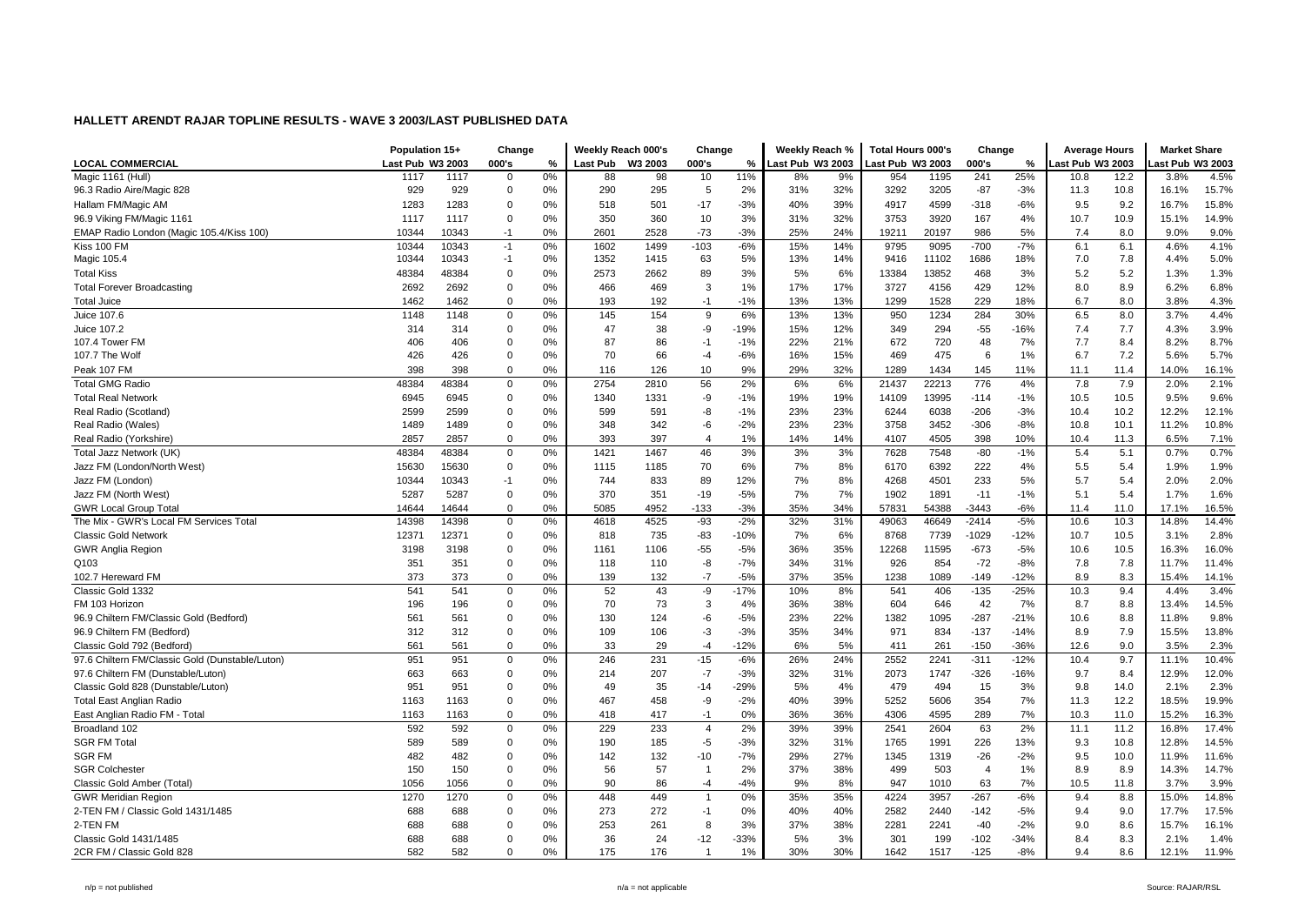|                                                   | Population 15+   |      | Change         |    |          | Weekly Reach 000's | Change         |        | Weekly Reach %   |     | <b>Total Hours 000's</b> |       | Change  |        | <b>Average Hours</b> |      | <b>Market Share</b> |       |
|---------------------------------------------------|------------------|------|----------------|----|----------|--------------------|----------------|--------|------------------|-----|--------------------------|-------|---------|--------|----------------------|------|---------------------|-------|
| <b>LOCAL COMMERCIAL</b>                           | Last Pub W3 2003 |      | 000's          | %  | Last Pub | W3 2003            | 000's          | $\%$   | Last Pub W3 2003 |     | Last Pub W3 2003         |       | 000's   | $\%$   | ast Pub W3 2003      |      | ast Pub W3 2003     |       |
| 2CR FM                                            | 582              | 582  | $\mathbf 0$    | 0% | 151      | 150                | $-1$           | $-1%$  | 26%              | 26% | 1364                     | 1245  | $-119$  | $-9%$  | 9.1                  | 8.3  | 10.1%               | 9.8%  |
| Classic Gold 828                                  | 582              | 582  | $\mathbf 0$    | 0% | 40       | 41                 | $\overline{1}$ | 3%     | 7%               | 7%  | 279                      | 272   | $-7$    | $-3%$  | 6.9                  | 6.6  | 2.1%                | 2.1%  |
| <b>GWR London Region</b>                          | 1819             | 1819 | $\Omega$       | 0% | 530      | 522                | -8             | $-2%$  | 29%              | 29% | 6001                     | 5920  | $-81$   | $-1%$  | 11.3                 | 11.3 | 14.6%               | 14.2% |
| Essex FM (inc. 101.7 Mercury FM)/Breeze 1359/1431 | 1141             | 1141 | $\overline{0}$ | 0% | 394      | 394                | $\Omega$       | 0%     | 35%              | 35% | 4905                     | 4820  | $-85$   | $-2%$  | 12.4                 | 12.2 | 18.6%               | 17.7% |
| Essex FM (inc. 101.7 Mercury FM)                  | 1141             | 1141 | 0              | 0% | 374      | 375                |                | 0%     | 33%              | 33% | 4655                     | 4603  | $-52$   | $-1%$  | 12.4                 | 12.3 | 17.6%               | 16.9% |
| Breeze 1359/1431                                  | 1141             | 1141 | $\mathbf 0$    | 0% | 37       | 31                 | $-6$           | $-16%$ | 3%               | 3%  | 250                      | 217   | $-33$   | $-13%$ | 6.8                  | 6.9  | 0.9%                | 0.8%  |
| Mercury FM (Surrey & Sussex)/Classic Gold 1521    | 367              | 367  | $\overline{0}$ | 0% | 100      | 92                 | -8             | $-8%$  | 27%              | 25% | 870                      | 845   | $-25$   | $-3%$  | 8.7                  | 9.2  | 10.6%               | 10.7% |
| Mercury FM (Surrey & Sussex)                      | 367              | 367  | $\overline{0}$ | 0% | 99       | 88                 | $-11$          | $-11%$ | 27%              | 24% | 841                      | 814   | $-27$   | $-3%$  | 8.5                  | 9.2  | 10.2%               | 10.3% |
| Classic Gold 1521                                 | 367              | 367  | $\mathbf 0$    | 0% | 5        | 5                  | $\Omega$       | 0%     | 1%               | 1%  | 29                       | 32    | 3       | 10%    | 5.9                  | 5.8  | 0.4%                | 0.4%  |
| Mercury FM (Herts)                                | 310              | 310  | 0              | 0% | 35       | 36                 | $\overline{1}$ | 3%     | 11%              | 12% | 226                      | 255   | 29      | 13%    | 6.4                  | 7.1  | 3.5%                | 3.9%  |
| <b>GWR Central Region</b>                         | 5124             | 5124 | $\mathbf 0$    | 0% | 1648     | 1599               | $-49$          | $-3%$  | 32%              | 31% | 18832                    | 17253 | $-1579$ | $-8%$  | 11.4                 | 10.8 | 16.2%               | 15.3% |
| 105.4 Leicester Sound FM                          | 610              | 610  | $\mathbf 0$    | 0% | 152      | 157                | 5              | 3%     | 25%              | 26% | 1400                     | 1548  | 148     | 11%    | 9.2                  | 9.9  | 10.7%               | 12.1% |
| 96 Trent FM / Classic Gold GEM (Notts.)           | 1048             | 1048 | 0              | 0% | 390      | 368                | $-22$          | $-6%$  | 37%              | 35% | 5036                     | 4224  | $-812$  | $-16%$ | 12.9                 | 11.5 | 19.7%               | 17.8% |
| 96 Trent FM                                       | 1048             | 1048 | $\overline{0}$ | 0% | 342      | 321                | $-21$          | $-6%$  | 33%              | 31% | 4271                     | 3584  | $-687$  | $-16%$ | 12.5                 | 11.2 | 16.7%               | 15.1% |
| Classic Gold GEM (Notts.)                         | 1048             | 1048 | $\mathbf 0$    | 0% | 79       | 71                 | -8             | $-10%$ | 8%               | 7%  | 765                      | 640   | $-125$  | $-16%$ | 9.7                  | 9.0  | 3.0%                | 2.7%  |
| RAM FM / Classic Gold GEM (Derby)                 | 556              | 556  | $\mathbf 0$    | 0% | 171      | 146                | $-25$          | $-15%$ | 31%              | 26% | 1774                     | 1514  | $-260$  | $-15%$ | 10.4                 | 10.3 | 14.0%               | 12.4% |
| <b>RAM FM</b>                                     | 556              | 556  | 0              | 0% | 148      | 117                | $-31$          | $-21%$ | 27%              | 21% | 1304                     | 1067  | $-237$  | $-18%$ | 8.8                  | 9.2  | 10.3%               | 8.8%  |
| Classic Gold GEM (Derby)                          | 556              | 556  | $\overline{0}$ | 0% | 42       | 40                 | $-2$           | $-5%$  | 8%               | 7%  | 470                      | 447   | $-23$   | $-5%$  | 11.1                 | 11.3 | 3.7%                | 3.7%  |
| <b>Total Beacon Radio</b>                         | 1276             | 1276 | $\mathbf 0$    | 0% | 320      | 321                | $\mathbf{1}$   | 0%     | 25%              | 25% | 3437                     | 3039  | $-398$  | $-12%$ | 10.8                 | 9.5  | 12.7%               | 11.3% |
| Beacon FM                                         | 1276             | 1276 | 0              | 0% | 284      | 291                | 7              | 2%     | 22%              | 23% | 2698                     | 2506  | $-192$  | $-7%$  | 9.5                  | 8.6  | 9.9%                | 9.3%  |
| Classic Gold WABC                                 | 1276             | 1276 | $\mathbf 0$    | 0% | 56       | 49                 | $-7$           | $-13%$ | 4%               | 4%  | 738                      | 533   | $-205$  | $-28%$ | 13.3                 | 10.9 | 2.7%                | 2.0%  |
| Mercia FM / Classic Gold 1359                     | 630              | 630  | $\mathbf 0$    | 0% | 221      | 218                | $-3$           | $-1%$  | 35%              | 35% | 2145                     | 2178  | 33      | 2%     | 9.7                  | 10.0 | 16.2%               | 15.7% |
| Mercia FM                                         | 630              | 630  | $\Omega$       | 0% | 197      | 198                |                | 1%     | 31%              | 31% | 1737                     | 1821  | 84      | 5%     | 8.8                  | 9.2  | 13.1%               | 13.1% |
| Classic Gold 1359                                 | 630              | 630  | $\overline{0}$ | 0% | 43       | 34                 | -9             | $-21%$ | 7%               | 5%  | 408                      | 356   | $-52$   | $-13%$ | 9.5                  | 10.3 | 3.1%                | 2.6%  |
| <b>Total Northants Radio</b>                      | 469              | 469  | $\mathbf 0$    | 0% | 167      | 172                | 5              | 3%     | 36%              | 37% | 2148                     | 2003  | -145    | $-7%$  | 12.9                 | 11.6 | 17.5%               | 17.9% |
| Northants 96 FM                                   | 469              | 469  | $\mathbf 0$    | 0% | 141      | 150                | 9              | 6%     | 30%              | 32% | 1578                     | 1630  | 52      | 3%     | 11.2                 | 10.8 | 12.9%               | 14.5% |
| Classic Gold 1557                                 | 469              | 469  | $\mathbf 0$    | 0% | 39       | 31                 | $-8$           | $-21%$ | 8%               | 7%  | 570                      | 373   | $-197$  | $-35%$ | 14.7                 | 12.0 | 4.6%                | 3.3%  |
| Wyvern FM                                         | 451              | 451  | $\overline{0}$ | 0% | 106      | 103                | $-3$           | $-3%$  | 24%              | 23% | 1115                     | 1210  | 95      | 9%     | 10.5                 | 11.8 | 11.0%               | 12.7% |
| <b>Total Severn Sound</b>                         | 366              | 366  | $\mathbf 0$    | 0% | 141      | 134                | $-7$           | $-5%$  | 39%              | 37% | 1905                     | 1689  | $-216$  | $-11%$ | 13.5                 | 12.6 | 21.8%               | 20.5% |
| 102.4 Severn Sound FM                             | 366              | 366  | $\mathbf 0$    | 0% | 129      | 122                | $-7$           | $-5%$  | 35%              | 33% | 1632                     | 1404  | $-228$  | $-14%$ | 12.6                 | 11.5 | 18.7%               | 17.0% |
| Classic Gold 774                                  | 366              | 366  | $\mathsf 0$    | 0% | 23       | 25                 | $\overline{2}$ | 9%     | 6%               | 7%  | 274                      | 285   | 11      | 4%     | 11.6                 | 11.6 | 3.1%                | 3.5%  |
| <b>GWR North West Region</b>                      | 949              | 949  | $\mathbf 0$    | 0% | 281      | 288                | $\overline{7}$ | 2%     | 30%              | 30% | 2945                     | 2627  | $-318$  | $-11%$ | 10.5                 | 9.1  | 14.0%               | 12.5% |
| MFM 103.4/Classic Gold Marcher 1260               | 360              | 360  | $\mathbf 0$    | 0% | 119      | 114                | $-5$           | $-4%$  | 33%              | 32% | 1402                     | 1316  | -86     | $-6%$  | 11.8                 | 11.6 | 18.2%               | 17.1% |
| MFM 103.4                                         | 360              | 360  | $\overline{0}$ | 0% | 97       | 94                 | $-3$           | $-3%$  | 27%              | 26% | 999                      | 1062  | 63      | 6%     | 10.3                 | 11.3 | 13.0%               | 13.8% |
| Classic Gold Marcher 1260                         | 360              | 360  | $\mathbf 0$    | 0% | 34       | 30                 | $-4$           | $-12%$ | 9%               | 8%  | 403                      | 254   | -149    | $-37%$ | 11.8                 | 8.4  | 5.2%                | 3.3%  |
| The Buzz 97.1 FM                                  | 410              | 410  | $\mathbf 0$    | 0% | 71       | 73                 | $\overline{2}$ | 3%     | 17%              | 18% | 444                      | 384   | $-60$   | $-14%$ | 6.2                  | 5.3  | 4.9%                | 4.2%  |
| Coast FM 96.3                                     | 225              | 225  | 0              | 0% | 66       | 65                 | $-1$           | $-2%$  | 29%              | 29% | 555                      | 544   | $-11$   | $-2%$  | 8.4                  | 8.3  | 11.6%               | 11.4% |
| Champion 103 FM                                   | 115              | 115  | $\overline{0}$ | 0% | 37       | 34                 | $-3$           | $-8%$  | 32%              | 30% | 417                      | 355   | $-62$   | $-15%$ | 11.3                 | 10.4 | 16.1%               | 13.7% |
| <b>GWR Westcountry Region</b>                     | 1253             | 1253 | $\Omega$       | 0% | 563      | 538                | $-25$          | $-4%$  | 45%              | 43% | 7454                     | 7046  | $-408$  | $-5%$  | 13.2                 | 13.1 | 23.4%               | 22.3% |
| Orchard FM                                        | 314              | 314  | $\mathbf 0$    | 0% | 140      | 130                | $-10$          | $-7%$  | 45%              | 41% | 2006                     | 1931  | $-75$   | $-4%$  | 14.3                 | 14.9 | 25.1%               | 24.7% |
| <b>Total Gemini Radio</b>                         | 474              | 474  | 0              | 0% | 212      | 193                | $-19$          | $-9%$  | 45%              | 41% | 2753                     | 2495  | $-258$  | $-9%$  | 13.0                 | 13.0 | 23.1%               | 21.4% |
| Gemini FM                                         | 474              | 474  | $\mathbf 0$    | 0% | 192      | 174                | $-18$          | $-9%$  | 41%              | 37% | 2141                     | 1888  | $-253$  | $-12%$ | 11.2                 | 10.8 | 18.0%               | 16.2% |
| Classic Gold 666/954                              | 474              | 474  | $\Omega$       | 0% | 42       | 40                 | $-2$           | $-5%$  | 9%               | 9%  | 612                      | 607   | $-5$    | $-1%$  | 14.7                 | 15.0 | 5.1%                | 5.2%  |
| <b>Total Plymouth Sound</b>                       | 372              | 372  | 0              | 0% | 165      | 166                | $\overline{1}$ | 1%     | 44%              | 45% | 1960                     | 2019  | 59      | 3%     | 11.9                 | 12.2 | 20.6%               | 20.7% |
| 97 FM Plymouth Sound                              | 332              | 332  | $\mathbf 0$    | 0% | 129      | 135                | 6              | 5%     | 39%              | 41% | 1344                     | 1499  | 155     | 12%    | 10.4                 | 11.1 | 15.6%               | 17.0% |
| Classic Gold Plymouth 1152                        | 332              | 332  | 0              | 0% | 29       | 26                 | $-3$           | $-10%$ | 9%               | 8%  | 328                      | 278   | $-50$   | $-15%$ | 11.4                 | 10.5 | 3.8%                | 3.1%  |
| South Hams Radio                                  | 67               | 67   | $\mathbf 0$    | 0% | 22       | 21                 | $-1$           | $-5%$  | 33%              | 32% | 309                      | 283   | $-26$   | $-8%$  | 14.1                 | 13.3 | 19.6%               | 17.7% |
| Lantern FM 96.2                                   | 119              | 119  | $\overline{0}$ | 0% | 48       | 50                 | $\overline{2}$ | 4%     | 40%              | 42% | 682                      | 625   | $-57$   | $-8%$  | 14.2                 | 12.4 | 23.0%               | 21.5% |
| <b>GWR West Region</b>                            | 1273             | 1273 | $\overline{0}$ | 0% | 466      | 460                | -6             | $-1%$  | 37%              | 36% | 6106                     | 5989  | $-117$  | $-2%$  | 13.1                 | 13.0 | 20.8%               | 20.9% |
| GWR FM / Classic Gold (Brunel)                    | 1273             | 1273 | $\mathbf 0$    | 0% | 466      | 460                | -6             | $-1%$  | 37%              | 36% | 6106                     | 5989  | $-117$  | $-2%$  | 13.1                 | 13.0 | 20.8%               | 20.9% |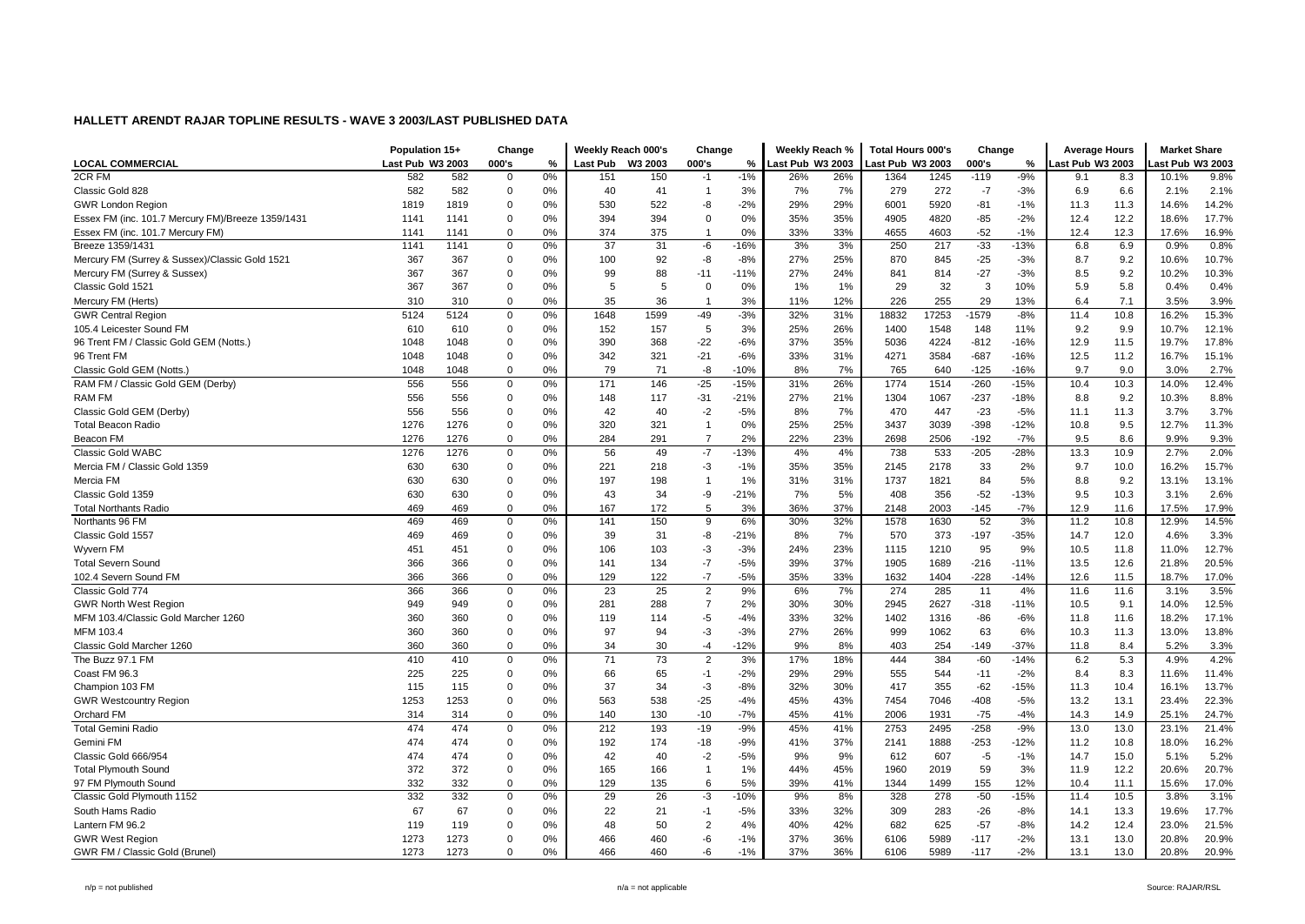|                                                                 | Population 15+   |       | Change         |    |                 | Weekly Reach 000's | Change         |        | Weekly Reach %   |     | <b>Total Hours 000's</b> |      | Change         |        | <b>Average Hours</b> |      | <b>Market Share</b> |       |
|-----------------------------------------------------------------|------------------|-------|----------------|----|-----------------|--------------------|----------------|--------|------------------|-----|--------------------------|------|----------------|--------|----------------------|------|---------------------|-------|
| <b>LOCAL COMMERCIAL</b>                                         | Last Pub W3 2003 |       | 000's          | %  | <b>Last Pub</b> | W3 2003            | 000's          | $\%$   | Last Pub W3 2003 |     | Last Pub W3 2003         |      | 000's          | $\%$   | ast Pub W3 2003      |      | ast Pub W3 2003     |       |
| <b>GWR FM</b>                                                   | 1273             | 1273  | $\mathbf 0$    | 0% | 397             | 383                | $-14$          | $-4%$  | 31%              | 30% | 4935                     | 4704 | $-231$         | $-5%$  | 12.4                 | 12.3 | 16.8%               | 16.4% |
| Classic Gold (Brunel)                                           | 1273             | 1273  | $\mathbf 0$    | 0% | 105             | 113                | 8              | 8%     | 8%               | 9%  | 1171                     | 1285 | 114            | 10%    | 11.1                 | 11.4 | 4.0%                | 4.5%  |
| Kingdom FM                                                      | 271              | 271   | $\Omega$       | 0% | 108             | 106                | $-2$           | $-2%$  | 40%              | 39% | 1456                     | 1325 | $-131$         | $-9%$  | 13.5                 | 12.5 | 24.4%               | 22.0% |
| KM-fm Group                                                     | 943              | 942   | $-1$           | 0% | 151             | 145                | $-6$           | $-4%$  | 16%              | 15% | 1629                     | 1474 | $-155$         | $-10%$ | 10.8                 | 10.2 | 6.7%                | 6.1%  |
| <b>KM-fm East</b>                                               | 368              | 368   | $\mathbf 0$    | 0% | 81              | 80                 | $-1$           | $-1%$  | 22%              | 22% | 957                      | 902  | $-55$          | $-6%$  | 11.8                 | 11.3 | 9.6%                | 9.1%  |
| KM-fm for Canterbury, Whitstable and Herne Bay                  | 119              | 119   | $\mathbf 0$    | 0% | 18              | 19                 | $\overline{1}$ | 6%     | 15%              | 16% | 153                      | 172  | 19             | 12%    | 8.7                  | 9.0  | 4.7%                | 5.2%  |
| KM-fm for Thanet                                                | 121              | 121   | $\overline{0}$ | 0% | 37              | 34                 | $-3$           | $-8%$  | 31%              | 28% | 435                      | 396  | $-39$          | $-9%$  | 11.7                 | 11.6 | 12.7%               | 11.5% |
| KM-fm for Folkstone, Dover, Sandwich and Deal                   | 141              | 141   | $\overline{0}$ | 0% | 26              | 27                 | $\overline{1}$ | 4%     | 19%              | 19% | 369                      | 335  | $-34$          | $-9%$  | 14.0                 | 12.4 | 10.2%               | 9.3%  |
| <b>KM-fm West</b>                                               | 574              | 573   | $-1$           | 0% | 70              | 65                 | $-5$           | $-7%$  | 12%              | 11% | 672                      | 572  | $-100$         | $-15%$ | 9.7                  | 8.9  | 4.7%                | 4.0%  |
| KM-fm for West Kent                                             | 275              | 274   | $-1$           | 0% | 30              | 27                 | $-3$           | $-10%$ | 11%              | 10% | 278                      | 221  | $-57$          | $-21%$ | 9.3                  | 8.3  | 4.2%                | 3.3%  |
| KM-fm for Medway                                                | 306              | 306   | $\mathsf 0$    | 0% | 38              | 37                 | $-1$           | $-3%$  | 12%              | 12% | 336                      | 316  | $-20$          | $-6%$  | 8.9                  | 8.6  | 4.4%                | 4.1%  |
| Lincs FM Group                                                  | 1569             | 1569  | $\mathbf 0$    | 0% | 522             | 508                | $-14$          | $-3%$  | 33%              | 32% | 7006                     | 7196 | 190            | 3%     | 13.4                 | 14.2 | 19.7%               | 19.7% |
| Lincs FM 102.2                                                  | 785              | 785   | 0              | 0% | 336             | 309                | $-27$          | $-8%$  | 43%              | 39% | 4887                     | 4904 | 17             | 0%     | 14.5                 | 15.9 | 26.4%               | 25.6% |
| <b>Fosseway Radio</b>                                           | 175              | 175   | $\mathbf 0$    | 0% | 31              | 31                 | $\Omega$       | 0%     | 18%              | 18% | 314                      | 340  | 26             | 8%     | 10.1                 | 11.1 | 9.0%                | 9.4%  |
| <b>Ridings FM</b>                                               | 265              | 265   | $\mathbf 0$    | 0% | 50              | 62                 | 12             | 24%    | 19%              | 23% | 643                      | 735  | 92             | 14%    | 12.9                 | 11.8 | 10.2%               | 11.5% |
| Trax FM                                                         | 344              | 344   | $\mathbf 0$    | 0% | 106             | 111                | 5              | 5%     | 31%              | 32% | 1216                     | 1342 | 126            | 10%    | 11.5                 | 12.1 | 16.5%               | 17.6% |
| Lite FM                                                         | 188              | 188   | 0              | 0% | 34              | 39                 | 5              | 15%    | 18%              | 20% | 255                      | 274  | 19             | 7%     | 7.6                  | 7.1  | 7.1%                | 7.4%  |
| Radio Mansfield 103.2                                           | 139              | 139   | $\overline{0}$ | 0% | 50              | 49                 | $-1$           | $-2%$  | 36%              | 35% | 555                      | 528  | $-27$          | $-5%$  | 11.1                 | 10.8 | 16.8%               | 15.5% |
| Milestone Radio Group                                           | 1252             | 1252  | $\mathbf 0$    | 0% | 89              | 96                 | $\overline{7}$ | 8%     | 7%               | 8%  | 559                      | 652  | 93             | 17%    | 6.3                  | 6.8  | 2.2%                | 2.5%  |
| Milestone Radio South London                                    | 718              | 718   | 0              | 0% | 25              | 28                 | 3              | 12%    | 3%               | 4%  | 198                      | 192  | -6             | $-3%$  | 8.0                  | 6.9  | 1.4%                | 1.3%  |
| <b>Fusion 107.3</b>                                             | 322              | 322   | $\mathbf 0$    | 0% | 6               | 11                 | 5              | 83%    | 2%               | 3%  | 43                       | 66   | 23             | 53%    | 6.8                  | 6.2  | 0.7%                | 1.0%  |
| Time FM                                                         | 486              | 495   | 9              | 2% | 18              | 17                 | $-1$           | $-6%$  | 4%               | 3%  | 155                      | 126  | $-29$          | $-19%$ | 8.5                  | 7.3  | 1.6%                | 1.2%  |
| Passion 107.9                                                   | 304              | 304   | $\Omega$       | 0% | 16              | 16                 | $\Omega$       | 0%     | 5%               | 5%  | 41                       | 50   | 9              | 22%    | 2.5                  | 3.1  | 0.7%                | 0.8%  |
| Kick and Kestrel                                                | 228              | 228   | $\mathbf 0$    | 0% | 49              | 50                 | -1             | 2%     | 21%              | 22% | 339                      | 362  | 23             | 7%     | 6.9                  | 7.2  | 7.1%                | 7.5%  |
| Kick FM                                                         | 96               | 96    | $\mathbf 0$    | 0% | 18              | 19                 | $\overline{1}$ | 6%     | 19%              | 19% | 97                       | 114  | 17             | 18%    | 5.3                  | 6.1  | 4.5%                | 5.2%  |
| 107.6 Kestrel FM                                                | 134              | 134   | $\Omega$       | 0% | 31              | 32                 | $\overline{1}$ | 3%     | 23%              | 24% | 242                      | 248  | 6              | 2%     | 7.9                  | 7.8  | 9.0%                | 9.3%  |
| Premier Christian Radio                                         | 10344            | 10343 | $-1$           | 0% | 148             | 223                | 75             | 51%    | 1%               | 2%  | 1271                     | 3325 | 2054           | 162%   | 8.6                  | 14.9 | 0.6%                | 1.5%  |
| Q102.9FM/Q97.2FM                                                | 246              | 246   | $\overline{0}$ | 0% | 87              | 85                 | $-2$           | $-2%$  | 35%              | 35% | 992                      | 1054 | 62             | 6%     | 11.4                 | 12.3 | 19.2%               | 20.8% |
| <b>Total Radio Investments Group</b>                            | 3048             | 3049  | $\overline{1}$ | 0% | 784             | 774                | $-10$          | $-1%$  | 26%              | 25% | 7419                     | 7376 | -43            | $-1%$  | 9.5                  | 9.5  | 11.1%               | 10.9% |
| Radio Investments North                                         | 1491             | 1492  | $\overline{1}$ | 0% | 433             | 426                | $-7$           | $-2%$  | 29%              | 29% | 4279                     | 4266 | $-13$          | $0\%$  | 9.9                  | 10.0 | 13.6%               | 13.4% |
| Alpha 103.2                                                     | 127              | 127   | $\mathsf 0$    | 0% | 39              | 40                 | $\overline{1}$ | 3%     | 31%              | 32% | 380                      | 379  | $-1$           | 0%     | 9.8                  | 9.4  | 13.6%               | 14.6% |
| Central FM                                                      | 185              | 185   | 0              | 0% | 67              | 62                 | $-5$           | $-7%$  | 36%              | 33% | 683                      | 622  | $-61$          | $-9%$  | 10.2                 | 10.1 | 18.4%               | 17.5% |
| Huddersfield's Home 107.9                                       | 179              | 179   | $\mathbf 0$    | 0% | 29              | 31                 | $\overline{2}$ | 7%     | 16%              | 17% | 179                      | 225  | 46             | 26%    | 6.2                  | 7.2  | 4.9%                | 6.1%  |
| Minster FM (inc. Yorkshire Coast Radio-Scarborough/Bridlington) | 408              | 408   | $\overline{0}$ | 0% | 126             | 137                | 11             | 9%     | 31%              | 33% | 1330                     | 1481 | 151            | 11%    | 10.6                 | 10.8 | 15.0%               | 16.0% |
| 106.9 Silk FM                                                   | 251              | 251   | $\mathbf 0$    | 0% | 36              | 37                 | $\mathbf 1$    | 3%     | 15%              | 15% | 285                      | 364  | 79             | 28%    | 7.8                  | 9.7  | 5.5%                | 6.7%  |
| 97.2 Stray FM                                                   | 140              | 140   | $\mathbf 0$    | 0% | 55              | 55                 | $\mathbf 0$    | 0%     | 39%              | 39% | 563                      | 502  | $-61$          | $-11%$ | 10.2                 | 9.1  | 17.3%               | 15.7% |
| Sun FM                                                          | 236              | 236   | 0              | 0% | 79              | 73                 | -6             | $-8%$  | 34%              | 31% | 787                      | 761  | $-26$          | $-3%$  | 9.9                  | 10.4 | 16.3%               | 15.7% |
| Radio Investments South                                         | 1557             | 1558  | $\overline{1}$ | 0% | 350             | 349                | $-1$           | 0%     | 22%              | 22% | 3140                     | 3110 | $-30$          | $-1%$  | 9.0                  | 8.9  | 8.8%                | 8.6%  |
| 107.8 Arrow FM for Hastings                                     | 114              | 114   | $\Omega$       | 0% | 25              | 25                 | $\Omega$       | 0%     | 22%              | 22% | 218                      | 233  | 15             | 7%     | 8.7                  | 9.4  | 7.2%                | 7.7%  |
| Fire 107.6 FM                                                   | 289              | 289   | $\mathbf 0$    | 0% | 40              | 40                 | $\Omega$       | 0%     | 14%              | 14% | 274                      | 282  | 8              | 3%     | 6.9                  | 7.0  | 4.5%                | 4.5%  |
| <b>IOW Radio</b>                                                | 106              | 106   | 0              | 0% | 45              | 42                 | $-3$           | $-7%$  | 42%              | 39% | 560                      | 488  | $-72$          | $-13%$ | 12.5                 | 11.7 | 20.5%               | 18.7% |
| <b>Mix 96</b>                                                   | 129              | 129   | $\mathbf 0$    | 0% | 41              | 40                 | $-1$           | $-2%$  | 32%              | 31% | 349                      | 338  | $-11$          | $-3%$  | 8.5                  | 8.5  | 11.9%               | 11.1% |
| 107.4 The Quay                                                  | 288              | 288   | $\Omega$       | 0% | 29              | 28                 | $-1$           | $-3%$  | 10%              | 10% | 140                      | 150  | 10             | 7%     | 4.8                  | 5.4  | 2.0%                | 2.2%  |
| 107.5 Sovereign Radio                                           | 148              | 148   | 0              | 0% | 29              | 31                 | $\overline{2}$ | 7%     | 19%              | 21% | 238                      | 269  | 31             | 13%    | 8.3                  | 8.6  | 6.2%                | 6.8%  |
| Spire FM                                                        | 97               | 97    | $\mathbf 0$    | 0% | 52              | 53                 | $\overline{1}$ | 2%     | 53%              | 54% | 551                      | 612  | 61             | 11%    | 10.6                 | 11.6 | 24.6%               | 25.6% |
| 107 Swan FM                                                     | 155              | 155   | $\mathbf 0$    | 0% | 20              | 21                 |                | 5%     | 13%              | 14% | 126                      | 136  | 10             | 8%     | 6.3                  | 6.4  | 4.7%                | 5.2%  |
| Vale FM                                                         | 45               | 45    | 0              | 0% | 12              | 12                 | $\mathbf 0$    | 0%     | 27%              | 26% | 117                      | 117  | $\overline{0}$ | 0%     | 9.9                  | 9.9  | 11.7%               | 11.6% |
| Wessex FM                                                       | 119              | 119   | $\overline{0}$ | 0% | 48              | 47                 | $-1$           | $-2%$  | 40%              | 39% | 510                      | 432  | $-78$          | $-15%$ | 10.7                 | 9.2  | 18.3%               | 15.5% |
| Win 107.2                                                       | 68               | 68    | $\overline{0}$ | 0% | 10              | 10                 | $\Omega$       | 0%     | 15%              | 15% | 57                       | 53   | $-4$           | $-7%$  | 5.5                  | 5.4  | 4.0%                | 3.7%  |
| Saga 105.7 FM                                                   | 3385             | 3385  | $\mathbf 0$    | 0% | 383             | 386                | 3              | 1%     | 11%              | 11% | 3724                     | 4078 | 354            | 10%    | 9.7                  | 10.6 | 5.1%                | 5.6%  |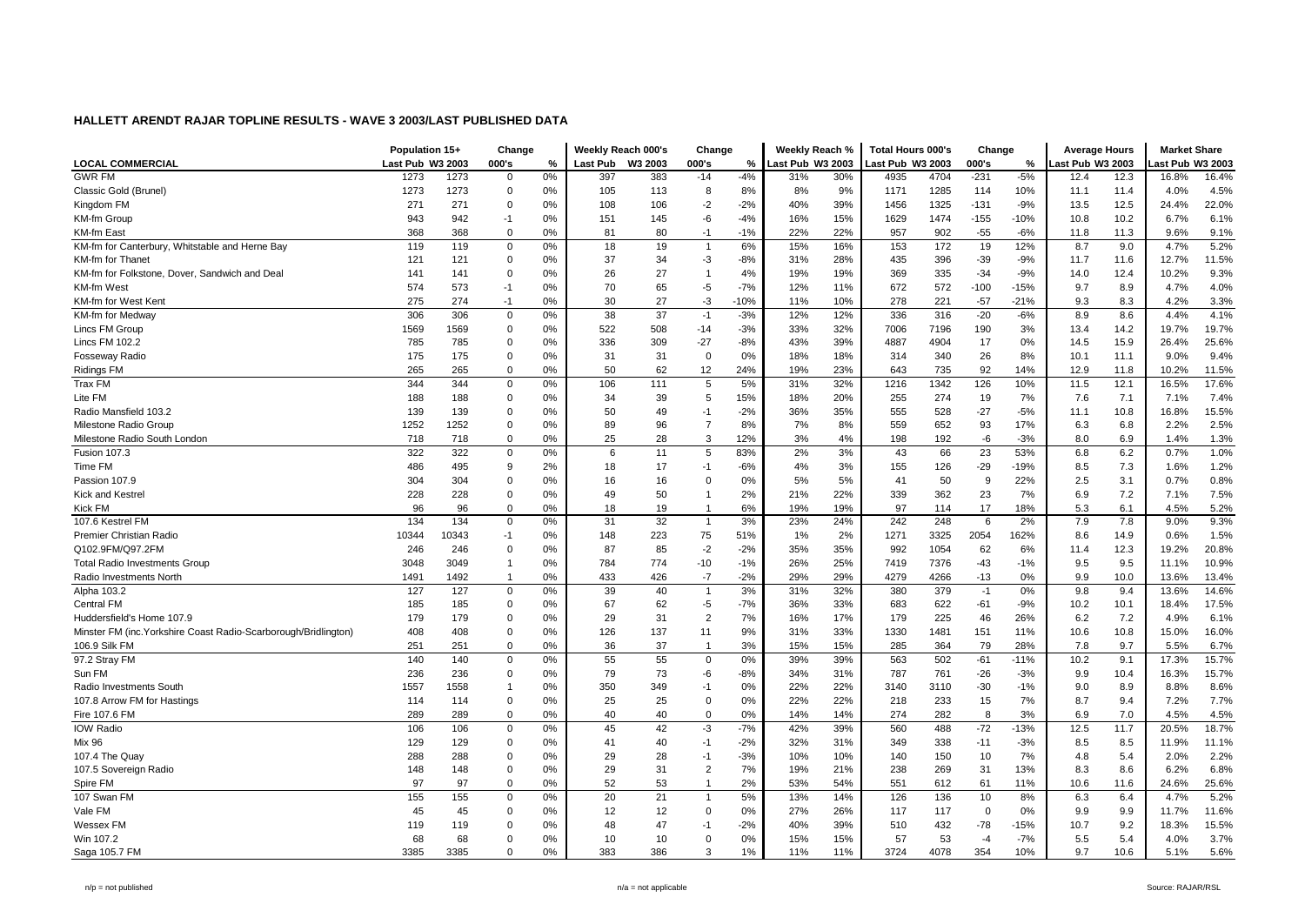|                                                    | Population 15+   |       | Change         |     |                 | Weekly Reach 000's | Change                  |        | Weekly Reach %   |     | <b>Total Hours 000's</b> |       | Change         |        | <b>Average Hours</b> |      | <b>Market Share</b> |       |
|----------------------------------------------------|------------------|-------|----------------|-----|-----------------|--------------------|-------------------------|--------|------------------|-----|--------------------------|-------|----------------|--------|----------------------|------|---------------------|-------|
| <b>LOCAL COMMERCIAL</b>                            | Last Pub W3 2003 |       | 000's          | %   | <b>Last Pub</b> | W3 2003            | 000's                   | $\%$   | Last Pub W3 2003 |     | Last Pub W3 2003         |       | 000's          | %      | ast Pub W3 2003      |      | ast Pub W3 2003     |       |
| Saga 106.6 FM                                      | n/p              | 1973  | n/a            | n/a | n/p             | 183                | n/a                     | n/a    | n/p              | 9%  | n/p                      | 2143  | n/a            | n/a    | n/p                  | 11.7 | n/p                 | 4.8%  |
| Soul City 107.5                                    | 379              | 379   | $\overline{0}$ | 0%  | 20              | 24                 | $\overline{4}$          | 20%    | 5%               | 6%  | 255                      | 242   | $-13$          | $-5%$  | 12.6                 | 9.9  | 3.5%                | 3.3%  |
| South City FM                                      | 254              | 253   | $-1$           | 0%  | 32              | 31                 | $-1$                    | $-3%$  | 13%              | 12% | 210                      | 207   | $-3$           | $-1%$  | 6.5                  | 6.7  | 3.3%                | 3.4%  |
| Spirit FM                                          | 168              | 168   | $\Omega$       | 0%  | 44              | 48                 | $\overline{4}$          | 9%     | 26%              | 29% | 482                      | 489   | $\overline{7}$ | 1%     | 11.0                 | 10.2 | 12.4%               | 12.7% |
| <b>Total SRH Group</b>                             | 7292             | 11162 | 3870           | 53% | 3017            | 3552               | 535                     | 18%    | 41%              | 32% | 34929                    | 39125 | 4196           | 12%    | 11.6                 | 11.0 | 22.7%               | 16.2% |
| <b>SRH Scotland Region</b>                         | 4186             | 4186  | $\mathbf 0$    | 0%  | 2055            | 1975               | $-80$                   | $-4%$  | 49%              | 47% | 26074                    | 24890 | $-1184$        | $-5%$  | 12.7                 | 12.6 | 30.8%               | 30.0% |
| <b>Total Radio Clyde</b>                           | 1833             | 1833  | $\mathbf 0$    | 0%  | 836             | 796                | $-40$                   | $-5%$  | 46%              | 43% | 10081                    | 9921  | $-160$         | $-2%$  | 12.1                 | 12.5 | 28.3%               | 28.0% |
| Clyde 1 FM                                         | 1833             | 1833  | $\overline{0}$ | 0%  | 681             | 639                | $-42$                   | $-6%$  | 37%              | 35% | 6278                     | 6321  | 43             | 1%     | 9.2                  | 9.9  | 17.6%               | 17.8% |
| Clyde 2                                            | 1833             | 1833  | $\mathbf 0$    | 0%  | 381             | 353                | $-28$                   | $-7%$  | 21%              | 19% | 3803                     | 3600  | $-203$         | $-5%$  | 10.0                 | 10.2 | 10.7%               | 10.2% |
| <b>Total Radio Forth</b>                           | 1101             | 1101  | $\mathbf 0$    | 0%  | 401             | 370                | $-31$                   | $-8%$  | 36%              | 34% | 4415                     | 3883  | $-532$         | $-12%$ | 11.0                 | 10.5 | 20.1%               | 18.5% |
| ForthOne (was Forth FM)                            | 1101             | 1101  | $\mathbf 0$    | 0%  | 332             | 308                | $-24$                   | $-7%$  | 30%              | 28% | 3068                     | 2739  | $-329$         | $-11%$ | 9.2                  | 8.9  | 14.0%               | 13.1% |
| Forth2 (was Forth AM)                              | 1101             | 1101  | $\mathbf 0$    | 0%  | 158             | 137                | $-21$                   | $-13%$ | 14%              | 12% | 1347                     | 1144  | $-203$         | $-15%$ | 8.5                  | 8.4  | 6.1%                | 5.5%  |
| <b>Total Radio Tay</b>                             | 369              | 369   | $\mathbf 0$    | 0%  | 194             | 194                | $\Omega$                | 0%     | 53%              | 53% | 2793                     | 2667  | $-126$         | $-5%$  | 14.4                 | 13.7 | 34.0%               | 34.8% |
| Tay-FM                                             | 369              | 369   | $\mathbf 0$    | 0%  | 139             | 143                | $\overline{\mathbf{4}}$ | 3%     | 38%              | 39% | 1573                     | 1415  | $-158$         | $-10%$ | 11.3                 | 9.9  | 19.2%               | 18.5% |
| Radio Tay-AM                                       | 369              | 369   | $\mathbf 0$    | 0%  | 104             | 105                | $\mathbf{1}$            | 1%     | 28%              | 28% | 1221                     | 1251  | 30             | 2%     | 11.8                 | 11.9 | 14.9%               | 16.3% |
| <b>Total Northsound Radio</b>                      | 298              | 298   | $\mathbf 0$    | 0%  | 155             | 160                | 5                       | 3%     | 52%              | 54% | 1875                     | 2161  | 286            | 15%    | 12.1                 | 13.5 | 30.7%               | 33.3% |
| Northsound One                                     | 298              | 298   | $\mathbf 0$    | 0%  | 123             | 128                | 5                       | 4%     | 41%              | 43% | 1250                     | 1419  | 169            | 14%    | 10.2                 | 11.1 | 20.5%               | 21.9% |
| Northsound Two                                     | 298              | 298   | $\mathbf 0$    | 0%  | 71              | 78                 | $\overline{7}$          | 10%    | 24%              | 26% | 624                      | 741   | 117            | 19%    | 8.8                  | 9.5  | 10.2%               | 11.4% |
| West Sound (inc. West FM)                          | 379              | 395   | 16             | 4%  | 204             | 187                | $-17$                   | $-8%$  | 54%              | 47% | 2386                     | 2346  | $-40$          | $-2%$  | 11.7                 | 12.6 | 36.1%               | 35.1% |
| Moray Firth Radio                                  | 240              | 240   | $\mathbf 0$    | 0%  | 140             | 134                | -6                      | $-4%$  | 58%              | 56% | 1953                     | 1780  | $-173$         | $-9%$  | 14.0                 | 13.3 | 34.3%               | 31.3% |
| Radio Borders                                      | 102              | 102   | $\mathbf 0$    | 0%  | 57              | 62                 | 5                       | 9%     | 56%              | 60% | 735                      | 742   | $\overline{7}$ | 1%     | 13.0                 | 12.0 | 36.2%               | 36.2% |
| C.F.M.Radio                                        | 229              | 229   | $\mathbf 0$    | 0%  | 119             | 112                | $-7$                    | $-6%$  | 52%              | 49% | 1806                     | 1504  | $-302$         | $-17%$ | 15.2                 | 13.5 | 34.2%               | 28.6% |
| Downtown Radio (DTR) / Cool FM                     | 1318             | 1318  | $\mathbf 0$    | 0%  | 627             | 644                | 17                      | 3%     | 48%              | 49% | 5888                     | 6469  | 581            | 10%    | 9.4                  | 10.0 | 22.2%               | 23.1% |
| Cool FM                                            | 952              | 952   | $\mathbf 0$    | 0%  | 377             | 399                | 22                      | 6%     | 40%              | 42% | 3113                     | 3825  | 712            | 23%    | 8.3                  | 9.6  | 17.0%               | 18.8% |
| Downtown Radio (DTR)                               | 1318             | 1318  | $\mathbf 0$    | 0%  | 322             | 319                | $-3$                    | $-1%$  | 24%              | 24% | 2775                     | 2644  | $-131$         | $-5%$  | 8.6                  | 8.3  | 10.4%               | 9.4%  |
| Wave 105 FM                                        | 1788             | 1788  | $\mathbf 0$    | 0%  | 334             | 335                | $\overline{1}$          | 0%     | 19%              | 19% | 2966                     | 3216  | 250            | 8%     | 8.9                  | 9.6  | 7.0%                | 8.0%  |
| Vibe 101                                           | 2093             | 2093  | $\mathbf 0$    | 0%  | 280             | 273                | $-7$                    | $-3%$  | 13%              | 13% | 2214                     | 2142  | $-72$          | $-3%$  | 7.9                  | 7.9  | 4.4%                | 4.4%  |
| Vibe FM                                            | 1777             | 1777  | $\mathbf 0$    | 0%  | 313             | 325                | 12                      | 4%     | 18%              | 18% | 2167                     | 2410  | 243            | 11%    | 6.9                  | 7.4  | 5.2%                | 5.9%  |
| Sunrise Radio (Greater London)                     | 10344            | 10343 | $-1$           | 0%  | 469             | 405                | $-64$                   | $-14%$ | 5%               | 4%  | 4592                     | 2600  | -1992          | $-43%$ | 9.8                  | 6.4  | 2.1%                | 1.2%  |
| <b>Tindle Radio Group</b>                          | 619              | 619   | 0              | 0%  | 178             | 178                | $\mathbf 0$             | 0%     | 29%              | 29% | 2135                     | 2046  | -89            | $-4%$  | 12.0                 | 11.5 | 13.6%               | 13.0% |
| 103.4 The Beach                                    | 146              | 146   | $\mathbf 0$    | 0%  | 50              | 50                 | $\mathbf 0$             | 0%     | 34%              | 34% | 556                      | 572   | 16             | 3%     | 11.2                 | 11.4 | 15.0%               | 14.7% |
| Dream 100 (Colchester)/Dream 107.7 FM (Chelmsford) | 349              | 349   | $\mathbf 0$    | 0%  | 65              | 63                 | $-2$                    | $-3%$  | 19%              | 18% | 724                      | 618   | -106           | $-15%$ | 11.2                 | 9.9  | 8.0%                | 7.0%  |
| Dream 100                                          | 150              | 150   | $\mathbf 0$    | 0%  | 39              | 36                 | $-3$                    | $-8%$  | 26%              | 24% | 501                      | 415   | -86            | $-17%$ | 12.8                 | 11.5 | 13.2%               | 11.0% |
| Dream 107.7 FM                                     | 200              | 200   | $\mathbf 0$    | 0%  | 26              | 26                 | $\mathbf 0$             | 0%     | 13%              | 13% | 223                      | 203   | $-20$          | $-9%$  | 8.7                  | 7.7  | 4.2%                | 4.0%  |
| Channel 103 FM                                     | 74               | 74    | $\mathbf 0$    | 0%  | 42              | 43                 | $\overline{1}$          | 2%     | 56%              | 58% | 529                      | 553   | 24             | 5%     | 12.6                 | 12.8 | 27.5%               | 27.8% |
| Island FM 104.7                                    | 50               | 50    | $\mathbf 0$    | 0%  | 22              | 22                 | $\mathbf 0$             | 0%     | 45%              | 45% | 326                      | 304   | $-22$          | $-7%$  | 14.7                 | 13.7 | 32.0%               | 30.8% |
| <b>Total UKRD</b>                                  | 3273             | 3273  | $\mathbf 0$    | 0%  | 690             | 674                | $-16$                   | $-2%$  | 21%              | 21% | 6789                     | 6543  | $-246$         | $-4%$  | 9.8                  | 9.7  | 8.8%                | 8.6%  |
| Pirate FM                                          | 594              | 594   | $\mathbf 0$    | 0%  | 190             | 187                | $-3$                    | $-2%$  | 32%              | 31% | 2502                     | 2535  | 33             | 1%     | 13.2                 | 13.6 | 16.5%               | 16.7% |
| Pirate FM102 East                                  | 329              | 329   | $\mathbf 0$    | 0%  | 90              | 90                 | $\Omega$                | 0%     | 27%              | 27% | 942                      | 1046  | 104            | 11%    | 10.5                 | 11.6 | 11.1%               | 11.5% |
| Pirate FM102 West                                  | 265              | 265   | $\mathbf 0$    | 0%  | 103             | 101                | $-2$                    | $-2%$  | 39%              | 38% | 1510                     | 1495  | $-15$          | $-1%$  | 14.7                 | 14.8 | 22.5%               | 22.7% |
| <b>Total UKRD West</b>                             | 675              | 675   | $\mathbf 0$    | 0%  | 90              | 88                 | $-2$                    | $-2%$  | 13%              | 13% | 700                      | 639   | $-61$          | $-9%$  | 7.8                  | 7.3  | 4.2%                | 4.0%  |
| Star 107.3 Bristol                                 | 326              | 326   | $\mathbf 0$    | 0%  | 38              | 35                 | $-3$                    | $-8%$  | 12%              | 11% | 240                      | 182   | -58            | $-24%$ | 6.3                  | 5.2  | 2.9%                | 2.3%  |
| Star 107 Stroud                                    | 91               | 91    | $\mathbf 0$    | 0%  | 13              | 13                 | $\Omega$                | 0%     | 14%              | 14% | 94                       | 82    | $-12$          | $-13%$ | 7.1                  | 6.4  | 4.9%                | 4.1%  |
| Star 107.5 Cheltenham                              | 139              | 139   | $\mathbf 0$    | 0%  | 15              | 19                 | $\overline{4}$          | 27%    | 11%              | 14% | 158                      | 217   | 59             | 37%    | 10.4                 | 11.2 | 5.1%                | 6.8%  |
| Star 107.7 Weston Super Mare                       | 119              | 119   | $\mathbf 0$    | 0%  | 22              | 22                 | $\Omega$                | 0%     | 19%              | 18% | 213                      | 204   | -9             | $-4%$  | 9.7                  | 9.3  | 7.3%                | 6.9%  |
| The County Sound Radio Network                     | 776              | 776   | $\mathbf 0$    | 0%  | 222             | 214                | $-8$                    | $-4%$  | 29%              | 28% | 1729                     | 1524  | $-205$         | $-12%$ | 7.8                  | 7.1  | 9.6%                | 8.8%  |
| 96.4 The Eagle/Delta FM                            | 548              | 548   | $\mathbf 0$    | 0%  | 149             | 149                | $\Omega$                | 0%     | 27%              | 27% | 1235                     | 1283  | 48             | 4%     | 8.3                  | 8.6  | 10.1%               | 10.7% |
| 96.4 The Eagle                                     | 541              | 541   | $\overline{0}$ | 0%  | 147             | 136                | $-11$                   | $-7%$  | 27%              | 25% | 1124                     | 906   | -218           | $-19%$ | 7.7                  | 6.6  | 9.4%                | 7.8%  |
| Delta FM                                           | 83               | 83    | $\overline{0}$ | 0%  | 15              | 15                 | 0                       | 0%     | 18%              | 19% | 108                      | 131   | 23             | 21%    | 7.2                  | 8.5  | 5.7%                | 7.3%  |
| County Sound 1566                                  | 541              | 541   | $\Omega$       | 0%  | 27              | 21                 | -6                      | $-22%$ | 5%               | 4%  | 126                      | 105   | $-21$          | $-17%$ | 4.7                  | 5.1  | 1.1%                | 0.9%  |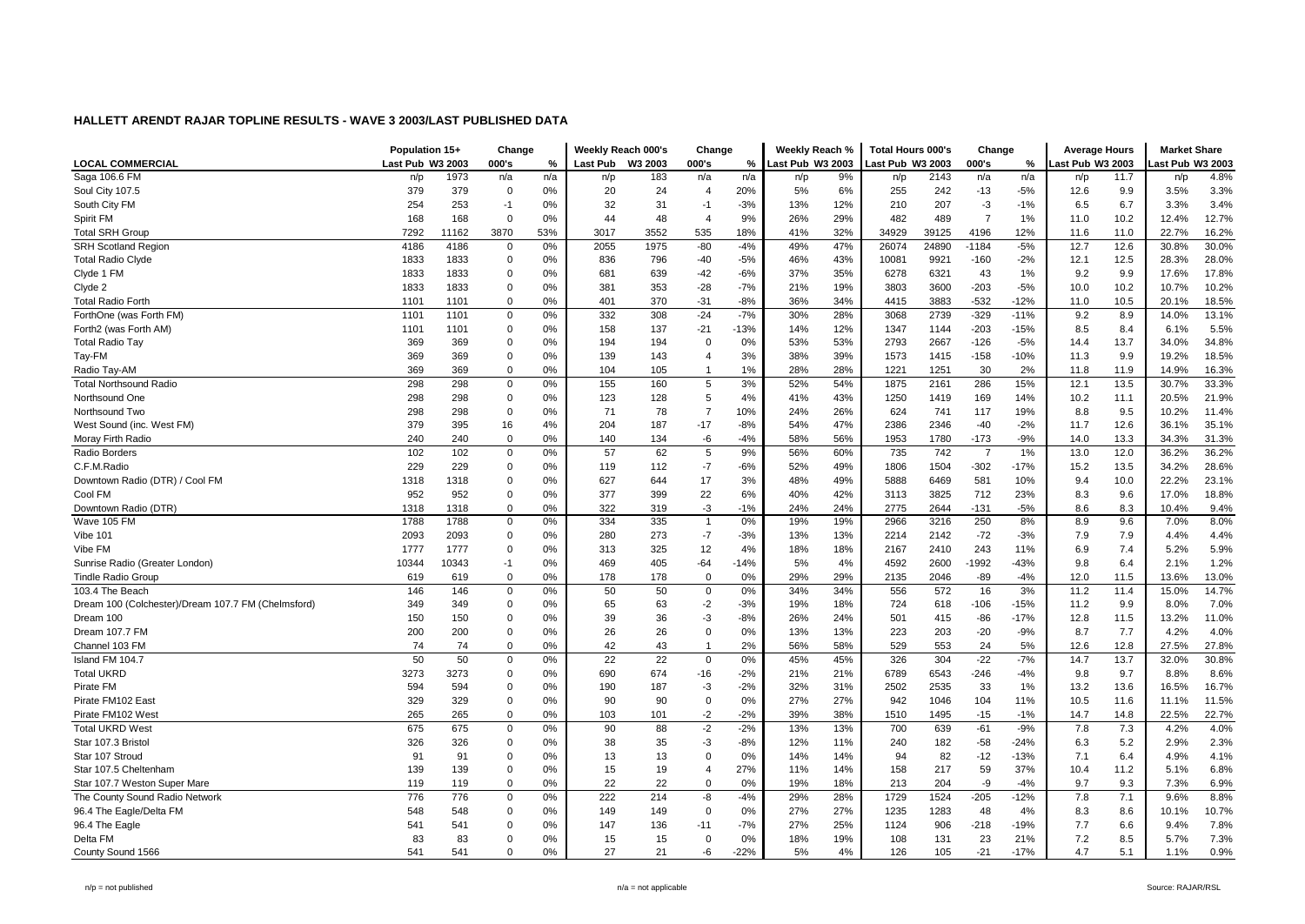|                                         | Population 15+   |       | Change         |       | Weekly Reach 000's |      | Change |        | Weekly Reach %   |     | <b>Total Hours 000's</b> |       | Change |        | <b>Average Hours</b> |      | <b>Market Share</b> |       |
|-----------------------------------------|------------------|-------|----------------|-------|--------------------|------|--------|--------|------------------|-----|--------------------------|-------|--------|--------|----------------------|------|---------------------|-------|
| <b>LOCAL COMMERCIAL</b>                 | Last Pub W3 2003 |       | 000's          |       | Last Pub W3 2003   |      | 000's  | %      | Last Pub W3 2003 |     | <b>Last Pub W3 2003</b>  |       | 000's  | %      | Last Pub W3 2003     |      | Last Pub W3 2003    |       |
| Star 106.6 Slough                       | 227              | 227   | $\mathbf 0$    | 0%    | 47                 | 51   |        | 9%     | 21%              | 22% | 299                      | 377   | 78     | 26%    | 6.3                  | 7.4  | 5.3%                | 6.6%  |
| <b>Total UKRD East</b>                  | 421              | 421   | $\Omega$       | 0%    | 87                 | 93   |        | 7%     | 21%              | 22% | 1091                     | 1079  | -12    | $-1%$  | 12.6                 | 11.6 | 11.0%               | 11.2% |
| <b>KL.FM 96.7</b>                       | 133              | 133   | $\mathbf 0$    | 0%    | 61                 | 59   | -2     | $-3%$  | 46%              | 44% | 927                      | 882   | -45    | $-5%$  | 15.3                 | 15.0 | 25.2%               | 24.6% |
| Star 107.9 Cambridge                    | 158              | 158   | $\Omega$       | 0%    | 17                 | 14   | $-3$   | $-18%$ | 10%              | 9%  | 148                      | 99    | -49    | $-33%$ | 8.9                  | 6.9  | 4.4%                | 2.9%  |
| Star 107.1 Ely                          | 163              | 163   | $\mathbf 0$    | 0%    | 15                 | 18   | 3      | 20%    | 9%               | 11% | 99                       | 137   | 38     | 38%    | 6.8                  | 7.6  | 2.7%                | 3.7%  |
| 96.2 The Revolution                     | 501              | 501   | $\overline{0}$ | 0%    | 76                 | 69   | $-7$   | $-9%$  | 15%              | 14% | 737                      | 542   | $-195$ | $-26%$ | 9.7                  | 7.9  | 6.9%                | 5.0%  |
| Clan FM                                 | 307              | 307   | $\Omega$       | 0%    | 33                 | 27   | -6     | $-18%$ | 11%              | 9%  | 219                      | 218   | -1     | 0%     | 6.6                  | 8.2  | 3.2%                | 3.3%  |
| The Wireless Group (inc. talkSPORT)     | 48384            | 48384 | $\Omega$       | 0%    | 3397               | 3187 | $-210$ | $-6%$  | 7%               | 7%  | 30411                    | 29842 | $-569$ | $-2%$  | 9.0                  | 9.4  | 2.9%                | 2.8%  |
| The Wireless Group (excl. talkSPORT)    | 4796             | 4791  | -5             | 0%    | 1251               | 1222 | $-29$  | $-2%$  | 26%              | 26% | 12916                    | 13072 | 156    | 1%     | 10.3                 | 10.7 | 13.0%               | 13.1% |
| The Pulse/West Yorkshire's Classic Gold | 757              | 757   | $\mathbf 0$    | 0%    | 230                | 242  | 12     | 5%     | 30%              | 32% | 1998                     | 2048  | 50     | 3%     | 8.7                  | 8.5  | 12.6%               | 12.8% |
| The Pulse                               | 757              | 757   | $\mathbf 0$    | 0%    | 199                | 216  | 17     | 9%     | 26%              | 28% | 1296                     | 1408  | 112    | 9%     | 6.5                  | 6.5  | 8.2%                | 8.8%  |
| West Yorkshire's Classic Gold           | 757              | 757   | $\mathbf 0$    | 0%    | 58                 | 55   | -3     | $-5%$  | 8%               | 7%  | 702                      | 640   | $-62$  | $-9%$  | 12.2                 | 11.6 | 4.4%                | 4.0%  |
| 96.3 Q.FM                               | 868              | 861   | $-7$           | $-1%$ | 57                 | 87   | 30     | 53%    | 7%               | 10% | 447                      | 490   | 43     | 10%    | 7.9                  | 5.6  | 3.0%                | 3.1%  |
| Imagine FM (formerly Signal FM)         | 370              | 370   | $\Omega$       | 0%    | 46                 | 51   |        | 11%    | 13%              | 14% | 410                      | 424   | 14     | 3%     | 8.9                  | 8.3  | 5.0%                | 5.3%  |
| Signal One & Signal Two                 | 758              | 760   | $\overline{2}$ | 0%    | 312                | 276  | $-36$  | $-12%$ | 41%              | 36% | 3922                     | 3810  | $-112$ | $-3%$  | 12.6                 | 13.8 | 24.0%               | 22.2% |
| Signal One                              | 758              | 760   | $\overline{2}$ | 0%    | 296                | 262  | $-34$  | $-11%$ | 39%              | 35% | 3508                     | 3209  | $-299$ | $-9%$  | 11.8                 | 12.2 | 21.4%               | 18.7% |
| Signal Two                              | 758              | 760   | $\overline{2}$ | 0%    | 50                 | 72   | 22     | 44%    | 7%               | 9%  | 414                      | 602   | 188    | 45%    | 8.3                  | 8.4  | 2.5%                | 3.5%  |
| The Wireless Group - South Wales        | 944              | 944   | $\Omega$       | 0%    | 300                | 286  | $-14$  | $-5%$  | 32%              | 30% | 3564                     | 3797  | 233    | 7%     | 11.9                 | 13.3 | 17.4%               | 19.4% |
| Total Swansea Sound/96.4 FM The Wave    | 508              | 508   | $\mathbf 0$    | 0%    | 199                | 198  | -1     | $-1%$  | 39%              | 39% | 2470                     | 2429  | $-41$  | $-2%$  | 12.4                 | 12.3 | 23.8%               | 25.1% |
| 96.4 FM The Wave (was Sound Wave)       | 508              | 508   | $\mathbf 0$    | 0%    | 130                | 133  | 3      | 2%     | 26%              | 26% | 1516                     | 1562  | 46     | 3%     | 11.6                 | 11.7 | 14.6%               | 16.2% |
| Swansea Sound - 1170 MW                 | 508              | 508   | $\Omega$       | 0%    | 100                | 87   | $-13$  | $-13%$ | 20%              | 17% | 954                      | 867   | $-87$  | $-9%$  | 9.5                  | 10.0 | 9.2%                | 9.0%  |
| <b>Valleys Radio</b>                    | 435              | 435   | $\Omega$       | 0%    | 100                | 88   | $-12$  | $-12%$ | 23%              | 20% | 1095                     | 1369  | 274    | 25%    | 10.9                 | 15.5 | 10.9%               | 13.8% |
| The Wave 96.5 FM                        | 235              | 235   | $\mathbf 0$    | 0%    | 71                 | 67   | -4     | $-6%$  | 30%              | 29% | 844                      | 803   | $-41$  | $-5%$  | 11.9                 | 12.0 | 18.4%               | 18.2% |
| Wave 102 FM                             | 161              | 161   | $\mathbf 0$    | 0%    | 35                 | 36   |        | 3%     | 22%              | 23% | 306                      | 295   | $-11$  | $-4%$  | 8.8                  | 8.1  | 9.5%                | 9.5%  |
| 102.4 Wish / 107.2 Wire                 | 723              | 716   | $-7$           | $-1%$ | 200                | 190  | $-10$  | $-5%$  | 28%              | 27% | 1673                     | 1497  | $-176$ | $-11%$ | 8.4                  | 7.9  | 10.6%               | 9.6%  |
| 107.2 Wire FM                           | 235              | 235   | $\Omega$       | 0%    | 73                 | 67   | -6     | $-8%$  | 31%              | 29% | 577                      | 549   | $-28$  | $-5%$  | 7.9                  | 8.2  | 10.4%               | 10.3% |
| 102.4 Wish FM                           | 488              | 488   | $\Omega$       | 0%    | 129                | 124  | -5     | $-4%$  | 26%              | 25% | 904                      | 913   | 9      | 1%     | 7.0                  | 7.4  | 8.9%                | 8.5%  |